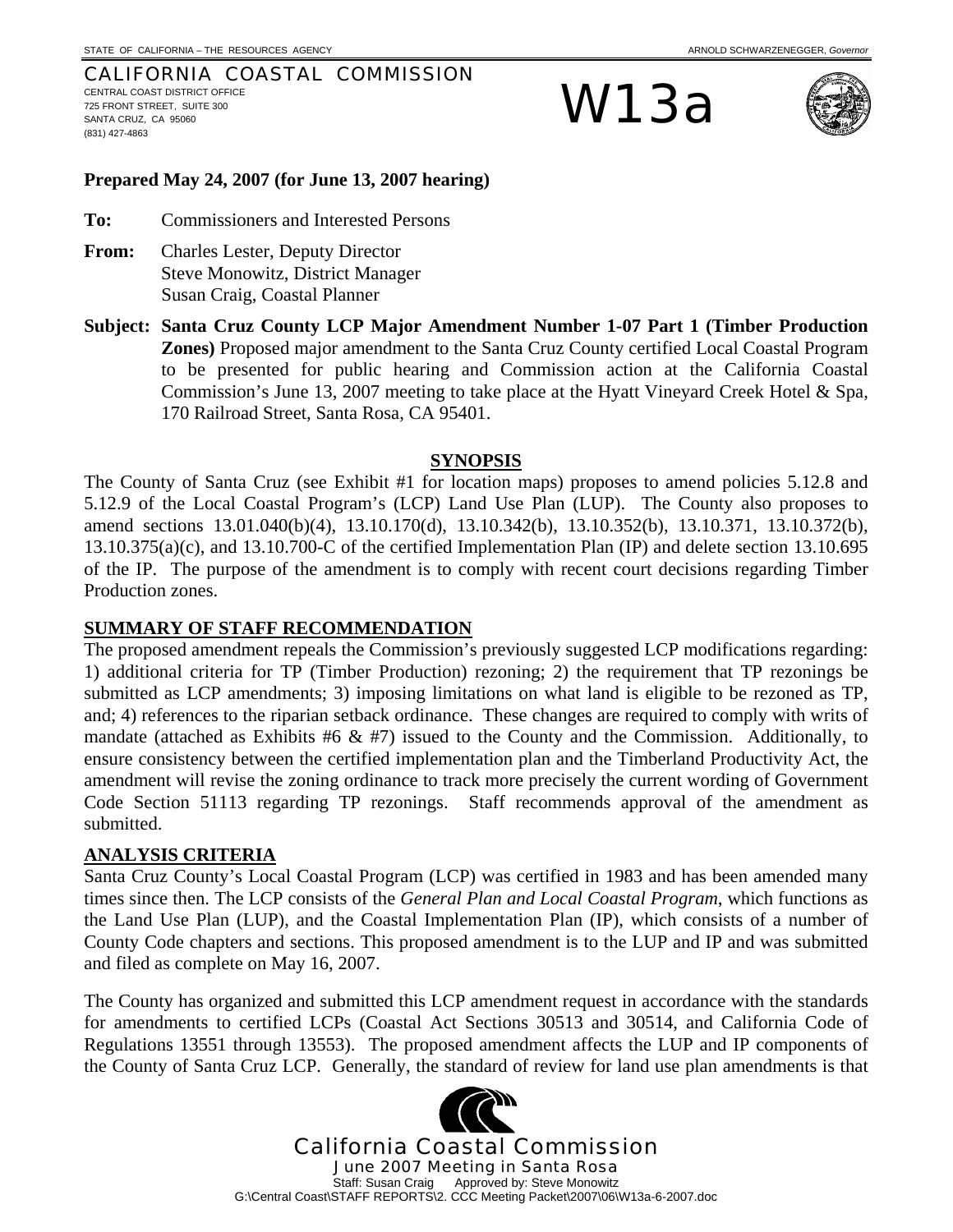they must meet the requirements of, and be in conformity with, the Chapter 3 policies of the Coastal Act; the standard of review for implementation amendments is that they must be consistent with and adequate to carry out the policies of the certified coastal land use plan. In this instance, however, the Commission is acting pursuant to a final court judgment and writ of mandate, so the standard of review is whether the proposed LCP amendment is consistent with the final court judgment and writ of mandate.

## **ADDITIONAL INFORMATION**

Further information on the submittal may be obtained from Susan Craig at the Central Coast District Office of the Coastal Commission at 725 Front Street, Suite 300, Santa Cruz, CA 95060, (831) 427- 4863.

## Staff Report Contents **Staff Report Contents**

| <b>IV.</b> Exhibits                                                                               |  |
|---------------------------------------------------------------------------------------------------|--|
| Exhibit 1: County Location Maps                                                                   |  |
| Exhibit 2: Proposed Land Use Plan Amendment Language                                              |  |
| Exhibit 3: Proposed Implementation Plan Amendment Language                                        |  |
| Exhibit 4: County's Resolution                                                                    |  |
| Exhibit 5: Decision on remand, Big Creek Lumber Co. v. County of Santa Cruz (2006) Sixth District |  |
| Court of Appeal Docket No. H023778                                                                |  |
| $\Gamma$ relative C. Demanutant Wait of Mandata to County of Santa Curry                          |  |

Exhibit 6: Peremptory Writ of Mandate to County of Santa Cruz

Exhibit 7: Peremptory Writ of Mandate to California Coastal Commission

## I. Staff Recommendation – Motions and Resolutions

A. Approval of Land Use Plan Major Amendment Number 1-07 Part 1 as Submitted **Motion (1 of 2).** I move that the Commission certify Land Use Plan major amendment #1-07 Part 1 as submitted by the County of Santa Cruz.

Staff recommends a **YES** vote. Passage of this motion will result in certification of the land use plan amendment component as submitted and adoption of the following resolution and findings. The motion passes only by an affirmative vote of a majority of the appointed Commissioners.

*Resolution to Certify the Land Use Plan Amendment as Submitted. The Commission hereby* 

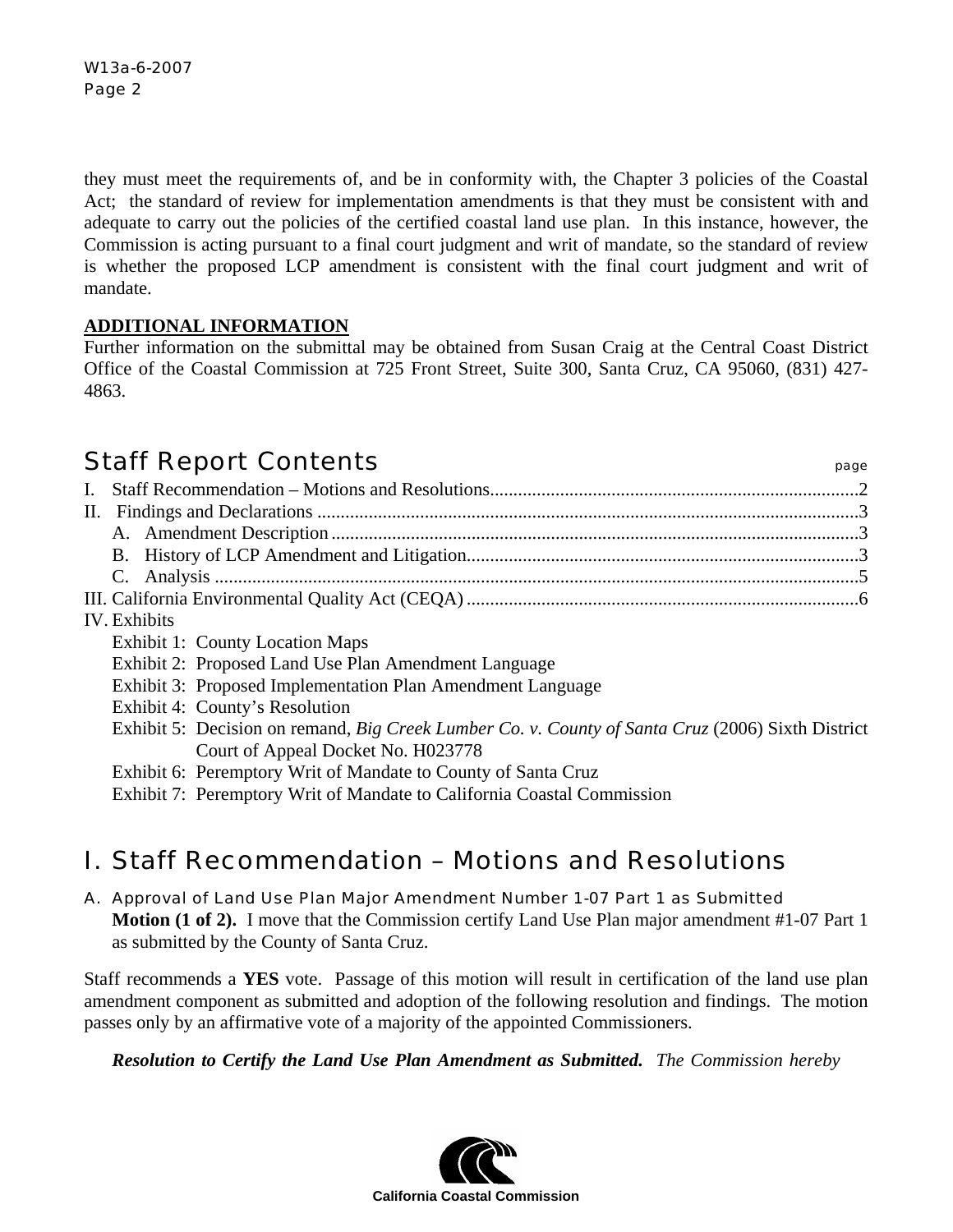*certifies Major Amendment #1-07 Part 1 to the Land Use Plan of the County of Santa Cruz as submitted and adopts the findings set forth below on grounds that the land use plan amendment will comply with the writ of mandate in Big Creek Lumber Co. v. County of Santa Cruz, County of Santa Cruz Superior Court Case No. CV 134816.* 

B. Approval of Implementation Plan Major Amendment Number 1-07 Part 1 as Submitted **Motion (2 of 2).** I move that the Commission reject Major Amendment #1-07 Part 1 to the County of Santa Cruz Local Coastal Program Implementation Plan as submitted.

Staff recommends a **NO** vote. Failure of this motion will result in certification of the Implementation Plan amendment as submitted and the adoption of the following resolution and findings. The motion passes only by an affirmative vote of a majority of the Commissioners present.

*Resolution to Certify the Implementation Plan Amendment as Submitted: The Commission hereby certifies Major Amendment #1-07 Part 1 to the Implementation Plan of the County of Santa Cruz Local Coastal Program, as submitted, and adopts the findings set forth below on grounds that the Implementation Plan Amendment complies with the writ of mandate in Big Creek Lumber Co. v. County of Santa Cruz, County of Santa Cruz Superior Court Case No. CV 134816.* 

## II. Findings and Declarations

The Commission finds and declares as follows:

## A. Amendment Description

The proposed amendment modifies the County's certified land use plan and zoning ordinance to comply with recent court decisions limiting the County's and the Commission's authority to impose requirements regarding the rezoning of land to Timber Production (TP) beyond those specified in the Timberland Productivity Act, Cal. Gov. Code § 51100 *et seq*.

## B. History of LCP Amendment and Litigation

In 1998, Santa Cruz County submitted LCP Amendment #3-98 Part 1, which proposed a series of changes to the County LCP regarding timber harvesting. These changes included provisions prohibiting timber harvesting in most land use designations and zones except lands zoned Timber Production; Parks, Recreation, and Open Space; or Mineral Extraction. The County also proposed rules regarding riparian setbacks and helicopter timber harvesting. On July 14, 1999, the Commission approved the submittal with suggested modifications. Two of the suggested modifications required changes to LUP policies to prohibit rezoning certain areas as TP (Timber Production). Other suggested modifications to the zone district ordinance required proposals to rezone land as TP or M-3 (Mineral Extraction) to be

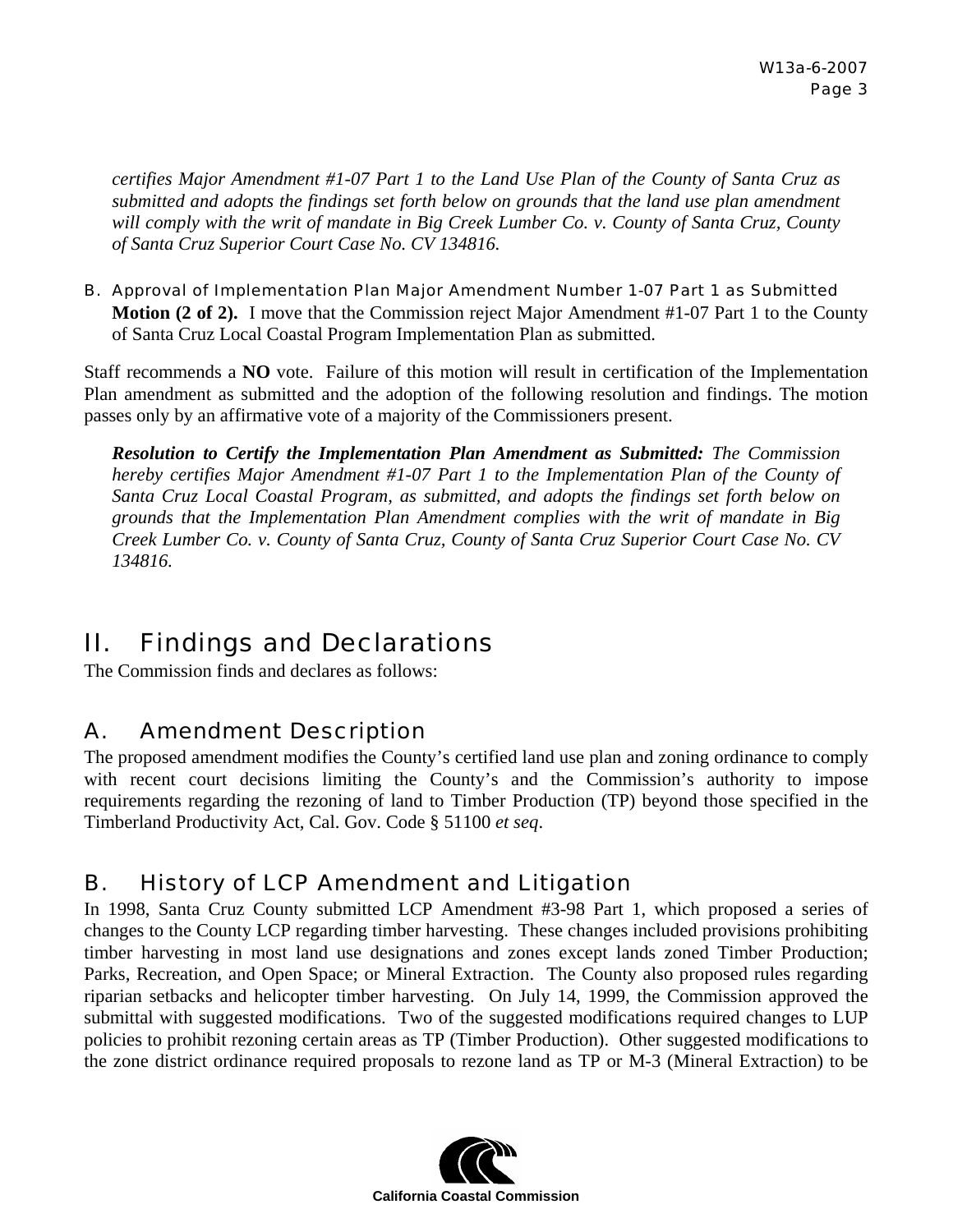1

submitted to the Commission as LCP amendments, added criteria regarding land proposed to be rezoned as TP in the coastal zone, and prohibited timber harvesting on lands zoned PR (Parks, Recreation, and Open Space) in the coastal zone. The Commission also proposed suggested modifications to the ordinance regarding riparian setbacks and deletion of a proposed ordinance that would have provided restrictions on helicopter timber harvesting.

On December 14, 1999, the County accepted the suggested modifications with respect to the LUP and the zoning district ordinance, but opted not to accept the suggested modifications regarding siting standards for timber harvesting with respect to riparian setbacks, and also opted not to accept a modification that affirmatively stated that timber harvesting was not an allowed use in the commercial agricultural zoning district. The Commission concurred with the Executive Director's determination that the County's acceptance of the Commission's modifications was legally adequate because the County's decision not to accept the above-mentioned modifications did not result in a substantive change to the LCP or the Commission's action on the LCP amendment. Because the County did not accept the suggested modifications regarding the setbacks and commercial agricultural zoning district, those ordinances were not incorporated into the LCP.

In March 2000, Big Creek Lumber Company and the Central Coast Forest Association filed lawsuits against the County and the Commission, alleging, among other things, that the County and the Commission lacked authority to regulate the location or conduct of timber harvesting activities by virtue of the Forest Practice Act (Cal. Pub. Resources Code § 4511 *et seq.*) and lacked authority, as a consequence of the Timberland Productivity Act (Cal. Gov. Code § 51100 *et seq.*) to impose additional criteria for rezoning parcels to TP. The trial court upheld the LCP amendment and the County's ordinances to the extent that they limited timber harvesting to land zoned TP, PR (outside the coastal zone), or M-3. The court also ruled, however, that the Timberland Productivity Act prohibits the County and the Commission from imposing any criteria regarding TP rezonings beyond those specified in Government Code section 51113, including the requirement that TP rezonings be submitted to the Commission as LCP amendments. Finally, the court invalidated the County's uncertified ordinances regarding riparian setbacks and helicopter timber harvesting.

All the parties appealed the trial court decision. On February 17, 2004, the court of appeal ruled that the LCP amendment and the uncertified ordinances were invalid.<sup>1</sup> The court of appeal agreed with the trial court that the Timberland Productivity Act prohibits the County and the Commission from imposing criteria regarding TP rezonings beyond those specified in Government Code section 51113. The court further held that the Forest Practice Act prohibits the County from regulating the conduct of timber harvesting and that the restrictions on the location of timber harvesting fall within the scope of that prohibition. The court of appeal thus invalidated provisions restricting timber harvesting to specified zones as well as the County's uncertified ordinances regarding riparian setbacks and helicopter timber harvesting on the grounds that they impermissibly regulated the conduct of timber operations.

The County filed a petition for review with the California Supreme Court challenging the court of

 $<sup>1</sup>$  The court of appeal modified its opinion on March 20, 2004, but those modifications did not alter the judgment in the case.</sup>

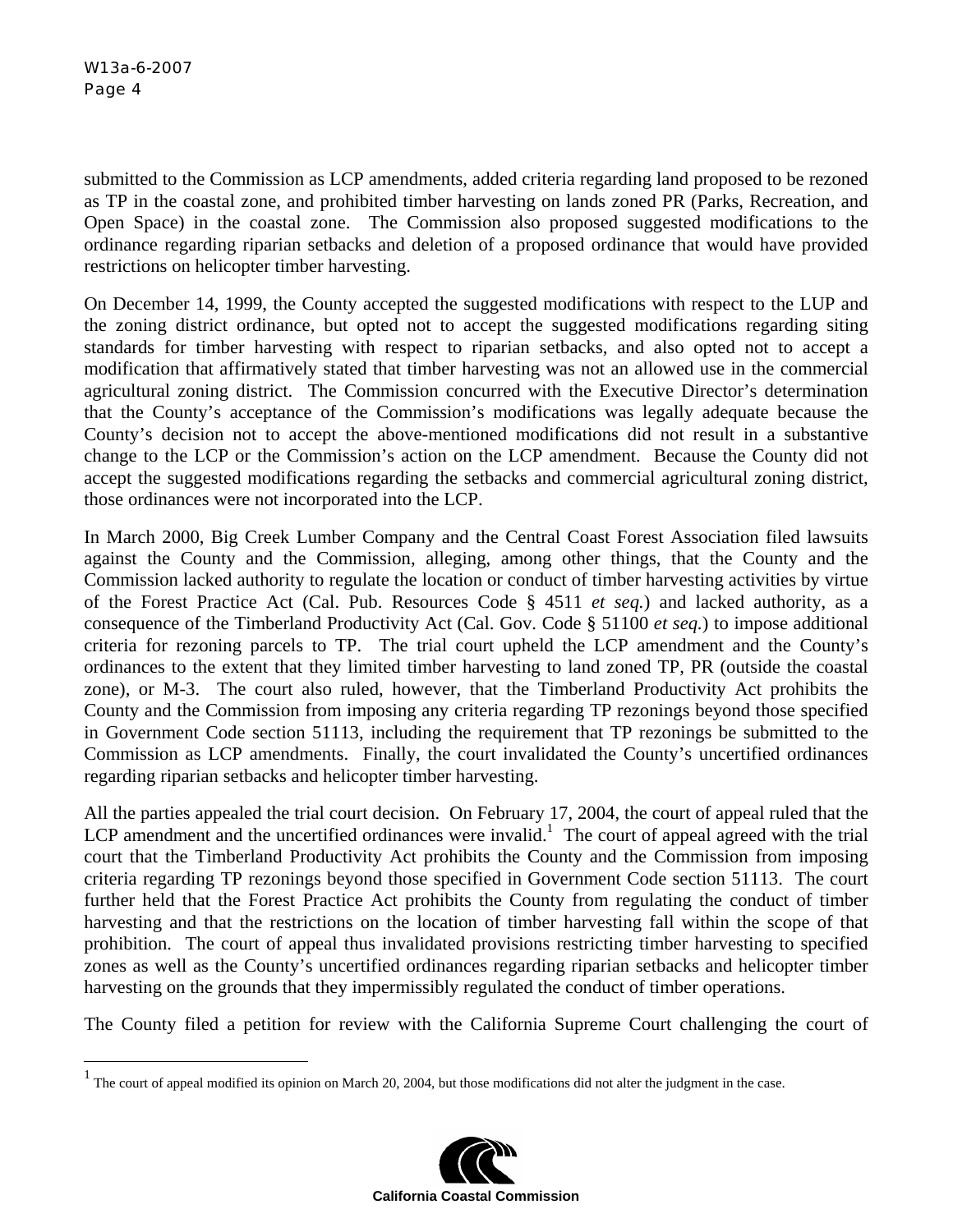appeal's ruling that the Forest Practice Act prohibits the County from regulating the location of timber harvesting activities. Neither the County nor the Commission sought review of the court of appeal's decision that the County and the Commission lack authority to impose requirements regarding TP rezoning beyond those specified in the Timberland Productivity Act. The County did not seek review regarding the riparian setback ordinance, either.

On August 30, 2006, the California Supreme Court ruled that the Forest Practices Act does not prohibit local governments from regulating the location of timber harvesting activities with respect to land that is not zoned TP pursuant to the Timberland Productivity Act. See *Big Creek Lumber Co. v. County of Santa Cruz* (2006) 38 Cal.  $4<sup>th</sup>$  1139. Based on this conclusion, the Supreme Court upheld the ordinance limiting timber harvesting to the TP, M-3, and (outside the coastal zone) PR zones, as well as the ordinance restricting the location of helicopter logging. The Supreme Court remanded the case for further proceedings consistent with the Court's decision. On remand (see Exhibit #5 for this decision), the court of appeal issued a decision that summarized the outcome of the litigation.<sup>2</sup> The trial court subsequently issued a writ of mandate directing the County to repeal invalid provisions of the LCP and the uncertified ordinances and issued a writ of mandate directing the Commission to review the County's LCP amendment in conformity with the court decisions in the litigation (see Exhibits #6 & #7 for writs of mandate).

## C. Analysis

 $\overline{a}$ 

The LCP Amendment as adopted by the Board of Supervisors complies with the requirements of the writ of mandate issued against the County. The proposed amendment repeals the following: 1) suggested modifications to LUP policies 5.12.8 and 5.12.9 regarding additional criteria for TP rezoning; 2) the suggested modification to Santa Cruz County Code Section 13.10.170(d) that required TP rezonings to be submitted as LCP amendments; 3) the suggested modifications to Santa Cruz County Code Sections 13.10.170(d) and 13.10.375(c)(7)-(8) that imposed limitations on what land is eligible to be rezoned as TP, and; 4) references to the riparian setback ordinance. Finally, it amends County Code Section 13.10.375(c)(1)-(7) to track more precisely the current wording of Government Code Section 51113 regarding TP rezonings. Please see Exhibits #2 & #3 for the proposed amendment language.

All of these changes, except the last set of changes to County Code Section 13.10.375(c)(1)-(7), are required in order to comply with the writs of mandate issued to the County and the Commission. The changes to County Code Section  $13.10.375(c)(1)-(7)$ , although not directly required by the writs of mandate, are necessary to ensure consistency between the County Code and the Timberland Productivity Act.

The LCP amendment does not repeal the Commission's suggested modifications that require rezoning of property to M-3 (Mineral Extraction) to be submitted as an LCP amendment and that prohibited timber harvesting activities on lands zoned as PR (Parks, Recreation and Open Space) in the coastal zone. These suggested modifications were not affected by the ultimate court decision because they

 $2<sup>2</sup>$  The court of appeal decisions in this case are unpublished and thus generally may not be cited as legal precedent in future litigation.

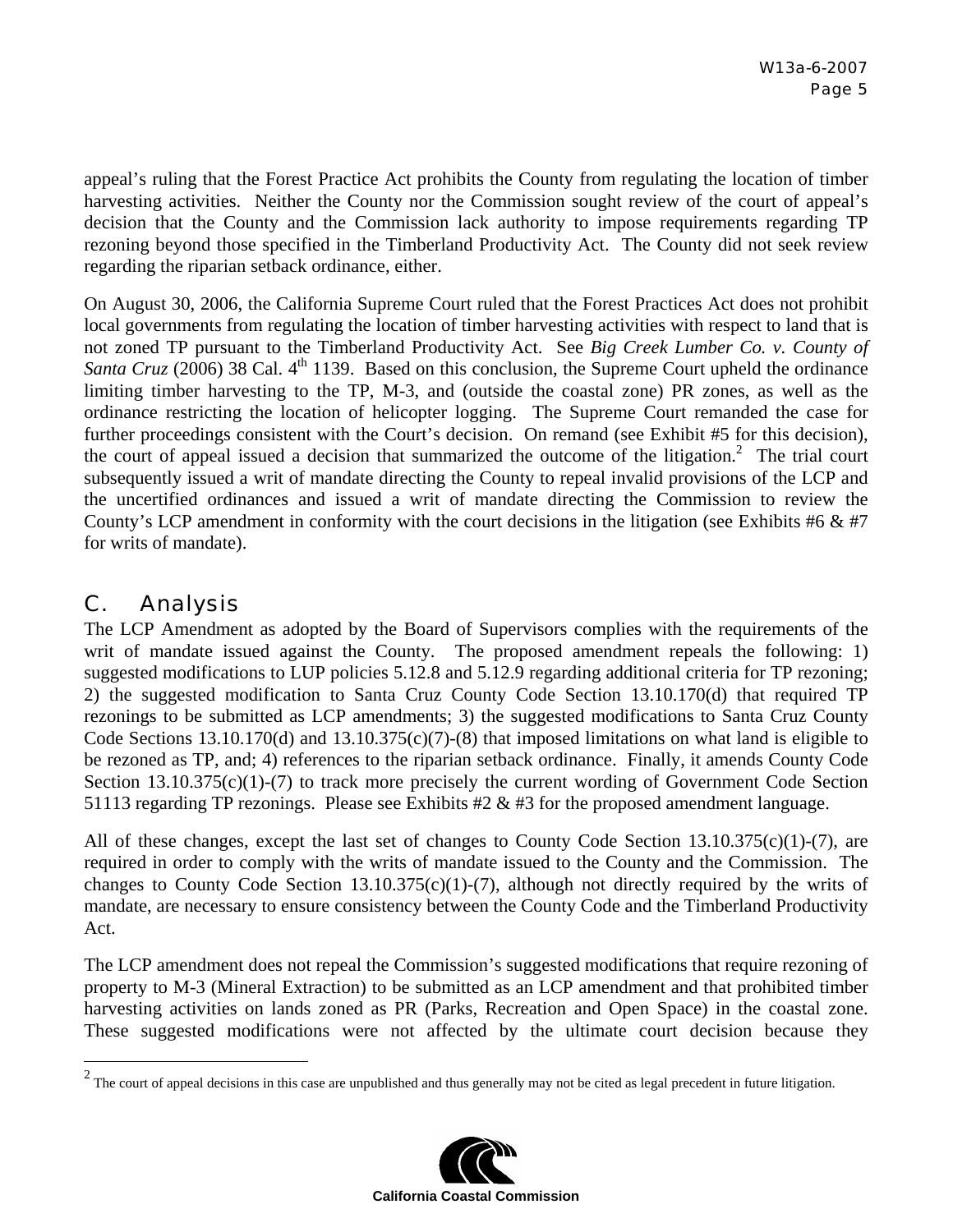appropriately restrict the location of timber harvesting on lands that are not zoned TP and do not add further criteria for rezoning parcels to TP. This LCP amendment also does not alter provisions of the LCP that restrict the location of timber harvesting on lands that are not zoned TP. The LCP amendment is therefore consistent with the requirements of the writ of mandate and the court decisions in the *Big Creek Lumber Co.* litigation.

## III. California Environmental Quality Act (CEQA)

Pursuant to section 21080.5 of CEQA, the Secretary of Resources has certified the Coastal Commission's review and development process for LCPs and LCP amendments as being the functional equivalent of the environmental review required by CEQA. Section  $21080.5(d)(2)(A)$  of CEQA prohibits the Commission from approving any project "if there are feasible alternatives or feasible mitigation measures available that would substantially lessen a significant adverse effect that the [project] may have on the environment." Furthermore, section 21080.9 of CEQA exempts local governments from the requirement to which they would otherwise be subject to undertake environmental analysis of proposed LCP amendments, although the Commission can and does use any environmental information that the local government has developed. In this case, the County determined that its action was categorically exempt from CEQA (Class 5: Minor Alterations to Land Use Regulations). In addition, because the Commission's action on this LCP amendment is mandated by court order, the Commission's action is ministerial in nature and therefore exempt from CEQA.

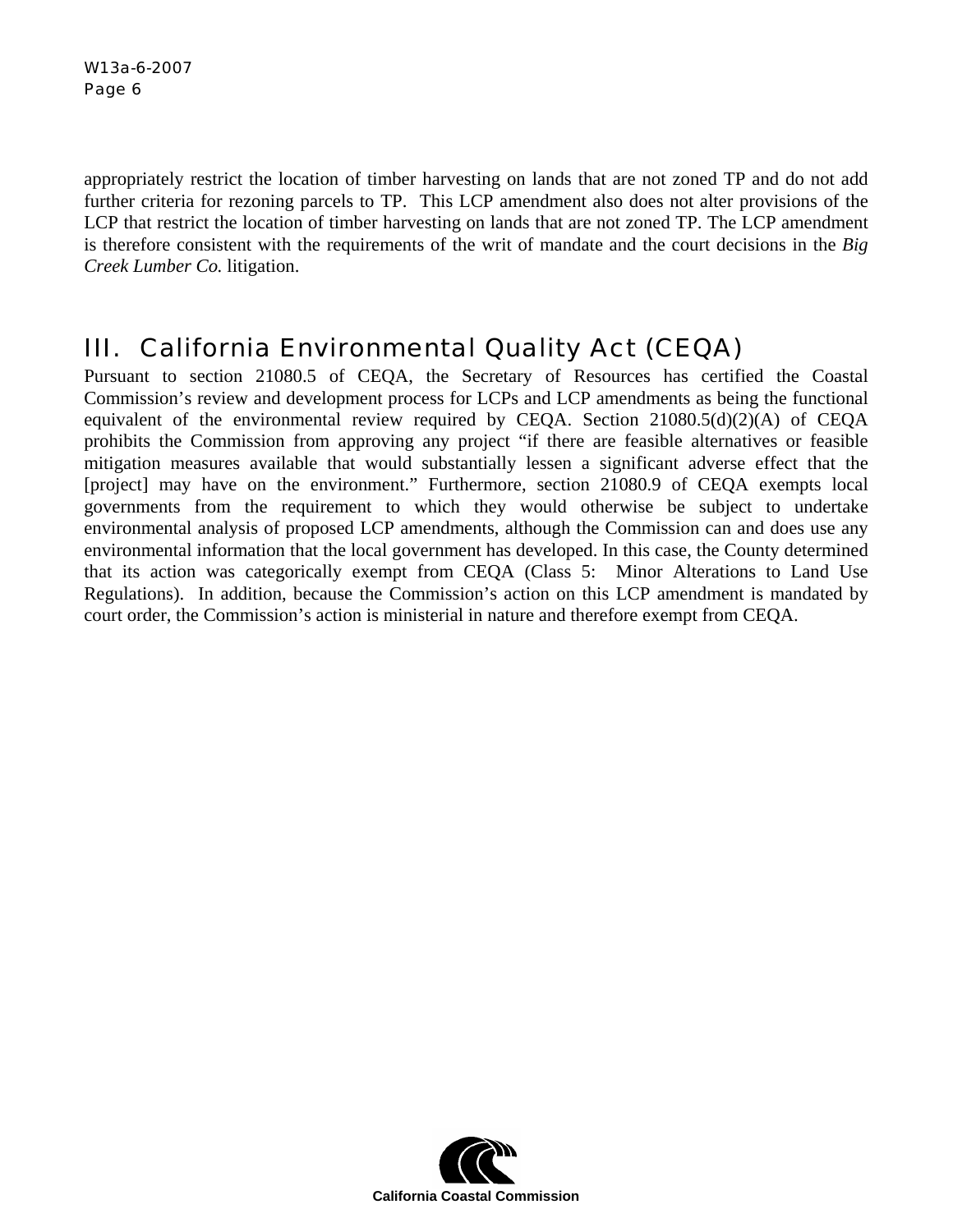

 $\mathcal{K}_\mathcal{S} \succ$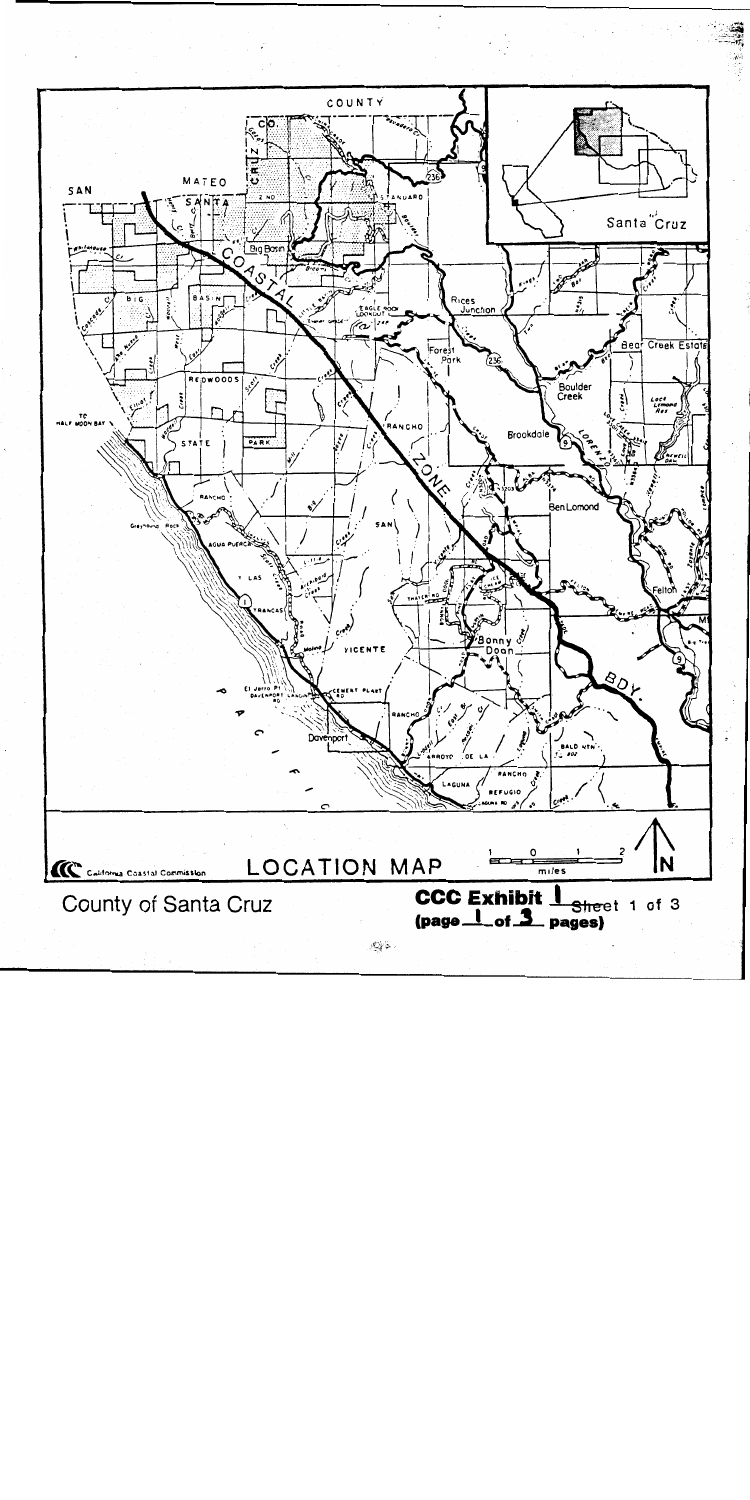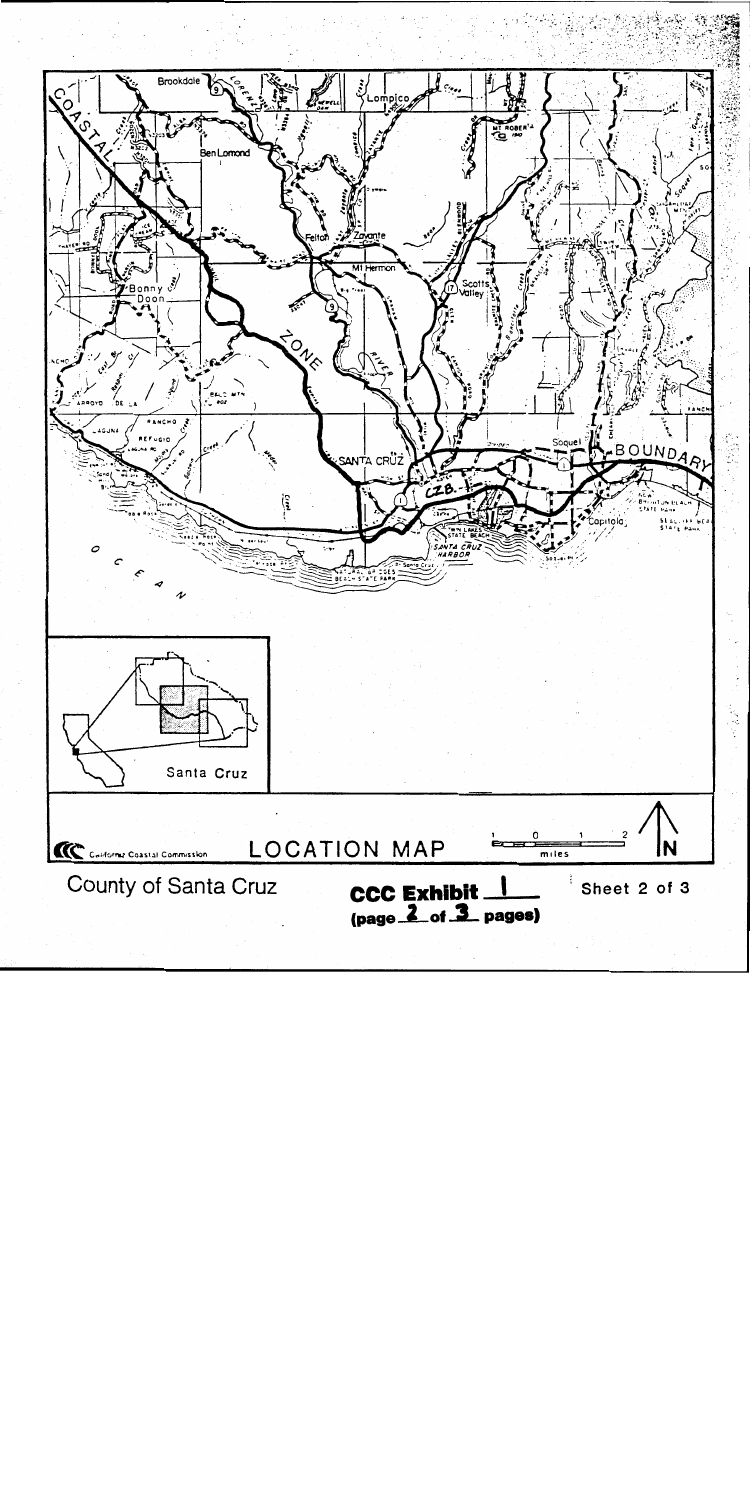California Central Coast Area Regional Location Maps -- Santa Cruz County Map#3 Page





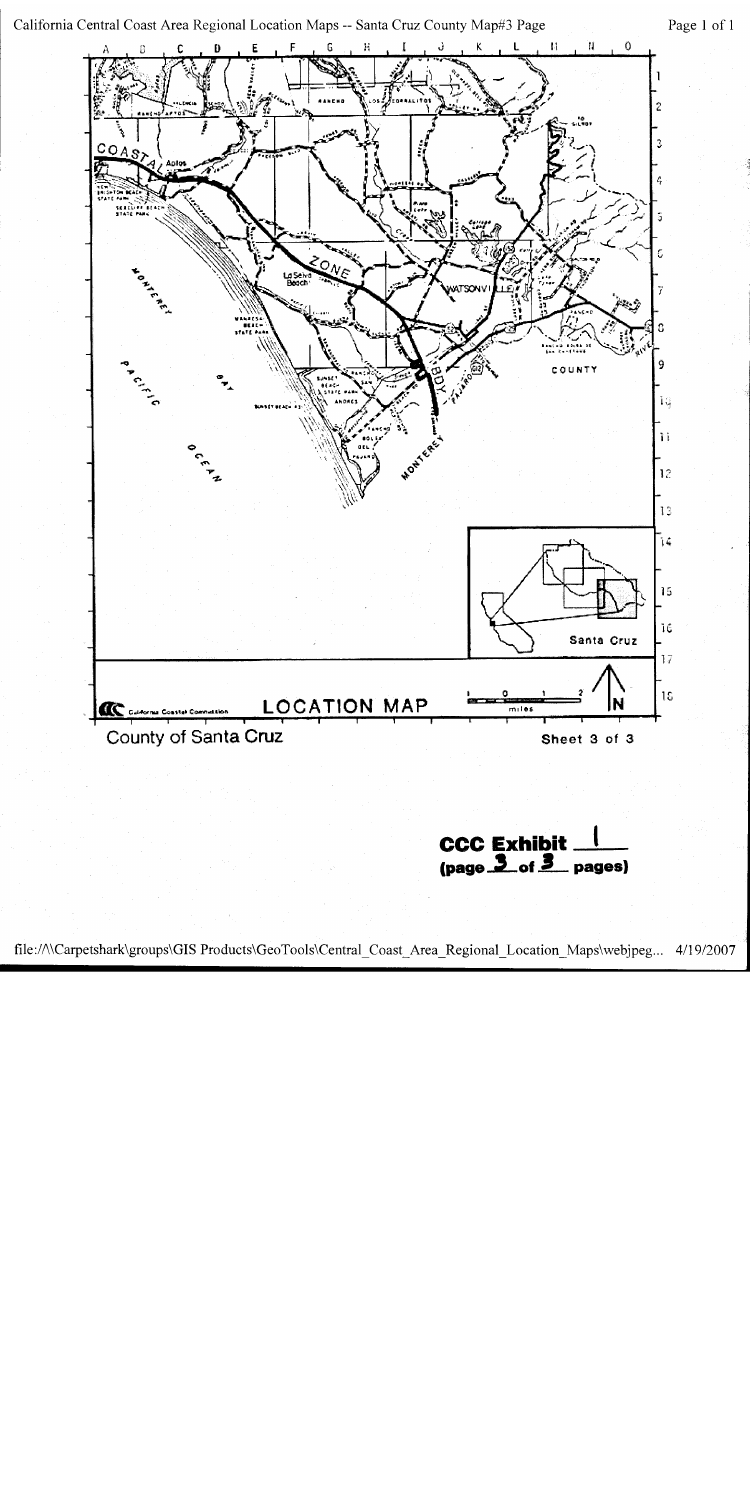Revise 1994 General Plan and Local Coastal Program for the County of Santa Cruz Policy 5.12.8 by deleting the indicated wording:

#### 5.12.8 Timber Resource Land Not Zoned Timber Production

Evaluate proposed land divisions and residential development permit applications on parcels larger than 20 gross acres designated Timber Resources on the General Plan and LCP resources and Constraints Maps, but not zoned TP, for timber resource potential. Apply the TP land division and residential density requirement policies for any parcel found to have timber resources equivalent to TP parcels. Require, as a condition of any land division, rezoning to TP for parcels which have equivalent timber resources, and that meet the criteria of policy 5.12.9.

Revise 1994 General Plan and Local Coastal Program for the County of Santa Cruz policy 5.12.9 by deleting the indicated wording:

#### 5.12.9 **Rezoning Land to Timber Production**

Encourage timberland owners to apply for Timber Production zoning where appropriate. In the coastal zone it is not appropriate to zone timberland for timber production if the land is recreational, environmentally sensitive, or visible from rural scenic roads (pursuant to policy 5.10.3) and if logging will harm these resource values. For purposes of this policy, harmful activities shall be considered as those including any significant disruption of environmentally sensitive habitat, any loss of landmark old growth trees, any degradation of scenic public views, any significant loss of timberland soils or siltation of spawning gravels. Also, in the coastal zone, it is not appropriate to zone timberland for timber-production if the land is susceptible to a geologic hazard that may be exacerbated by logging and not responsive to mitigation. Such rezonings must be in accordance with the procedures set forth in the TP ordinance.

SUPCT GP-LCP CHANGES 2006.DOC/mmd



0598

**ATTACHMENT**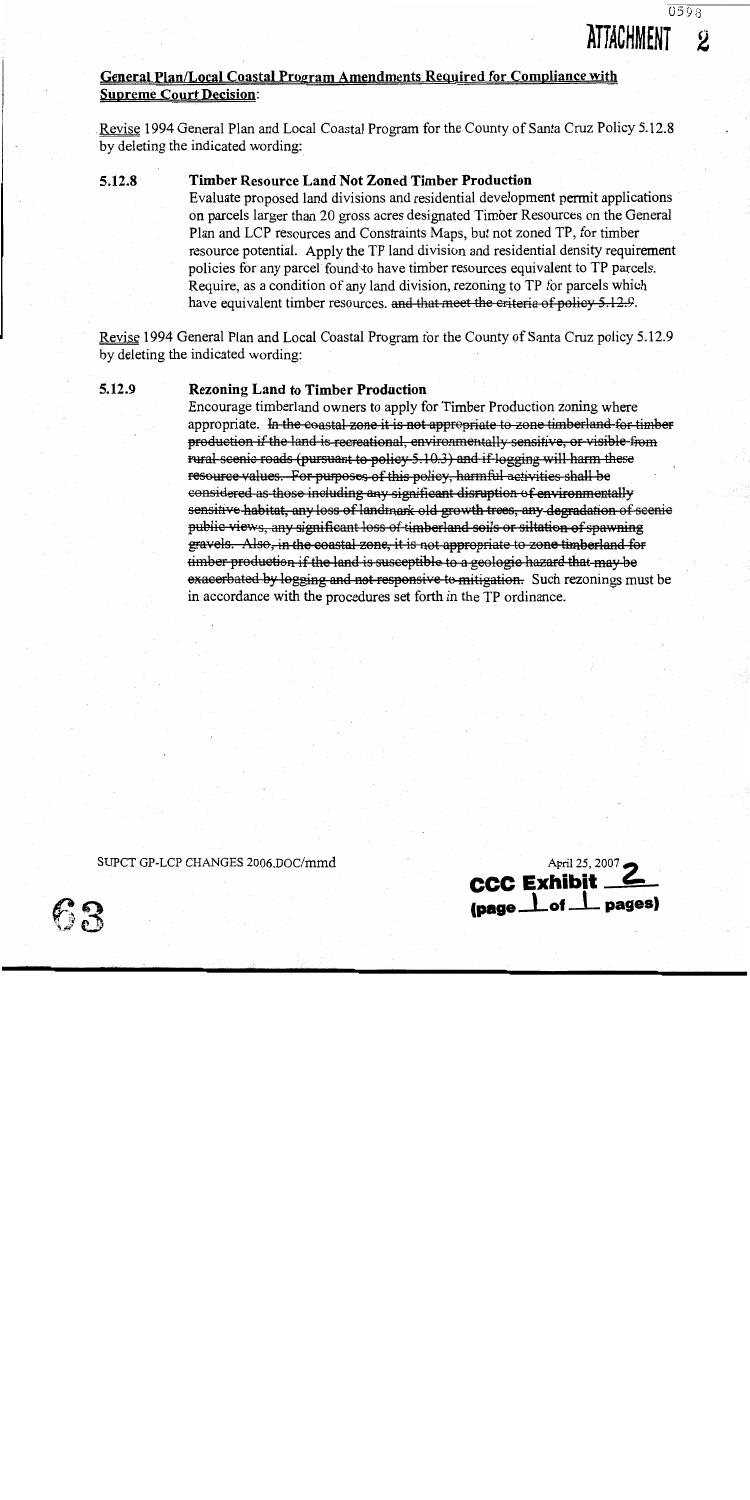## ORDINANCE 4873

## **ORDINANCE AMENDING SUBSECTION (b)(4) OF SECTION 13.01.040;** SUBSECTION (d) OF SECTION 13.10.170; SUBSECTION (b) OF SECTION 13.10.352; SECTION 13.10.371; SUBSECTION (b) OF SECTION 13.10.372; SUBSECTIONS (a) AND (c) OF SECTION 13.10.375 OF THE SANTA CRUZ COUNTY CODE; RESCINDING COUNTY ORDINANCE NO. 4571; AND DELETING SECTION 13.10.695, ALL RELATING TO THE REGULATION OF TIMBER HARVESTING.

The Board of Supervisors of the County of Santa Cruz ordains as follows:

### **SECTION I**

Subsection (b)(4) of Section 13.01.040 of the Santa Cruz County Code is hereby amended to read as follows:

(4) A conservation element providing for the conservation, development and use of natural resources including: forests, soils, wild plants and animals, minerals and water, including rivers, streams, coastal beaches and bluffs, harbors, and fisheries. The element shall include policies to protect mineral resources pursuant to the State Surface Mining and Reclamation Act (Public Resources Code Section 2710, et seq.), and policies for the long-term protection of timberland consistent with the State Forest Taxation and Reform-Act California Timberland Productivity Act of 1982 (Government Code Section 51100, et seq.).

### **SECTION II**

Subsection (d) of Section 13.10.170 of the Santa Cruz County Code, Consistent Zone Districts, is hereby amended to read as follows:

d) Consistent Zone Districts. The following table denotes the basic and combining districts which implement and are consistent with the various General Plan land use, resource and constraint designations. Rezoning of a property to a zone district which is shown in the following Zone Implementation Table as implementing the designation applicable to the property, shall not constitute an amendment of the Local Coastal Program, unless it involves rezoning to "TP" or "M-3" in the Coastal zone.

### ZONING IMPLEMENTATION TABLE

 $-1-$ 

**General Plan/Local Coastal Program Land Use Designation** 

Zone District pursuant to Section 13.10.300 et seq., and Section 13.10.400 et seq.

CCC Exhibit  $\frac{3}{2}$  (page  $\frac{1}{2}$  of  $\frac{9}{2}$  pages)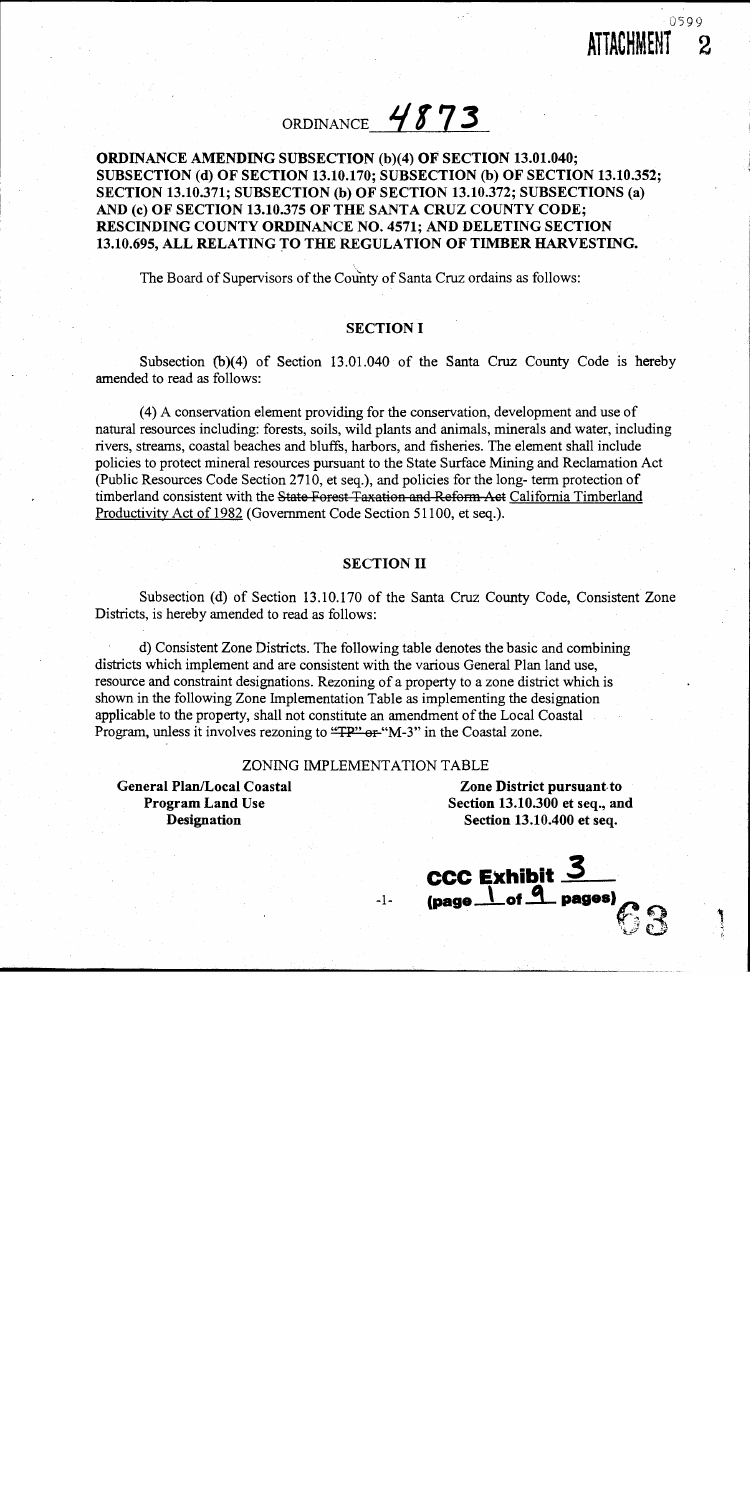

 $0.600$ 

## All Land Use Designations

(Except Agricultural Resource lands)

 $SU -$ 

 $A -$ 

Special Use

Agriculture

Agricultural:

Commercial:

Industry

C-N - Neighborhood Commercial

C-C - Community Commercial

C-V - Visitor Accommodations C-S - Service Commercial/Light

C-O - Professional and Administrative Offices

Public Facility/Institutional:

P - Public/Institutional Facilities

AG - Agriculture

| Residential Agriculture                                   |
|-----------------------------------------------------------|
| Commercial Agriculture                                    |
| <b>Timber Production</b>                                  |
| Parks, Recreation and Open<br>Space                       |
| Agricultural Preserve (for<br>existing AP districts only) |
|                                                           |
| Neighborhood Commercial                                   |
| <b>Tourist Commercial</b>                                 |
| Professional and Administrative<br>Offices                |
| Community Commercial                                      |
| Neighborhood Commercial                                   |
| <b>Tourist Commercial</b>                                 |
| Visitor Accommodations                                    |
| Professional and Administrative<br>Offices                |
| Visitor Accommodations                                    |
| Light Industrial                                          |
| Professional and Administrative<br>Offices                |
| <b>Commercial Services</b>                                |
| Professional and Administrative<br>Offices                |
|                                                           |

Public and Community Facilities

CCC Exhibit  $\frac{3}{2}$  (page  $\frac{2}{3}$  of  $\frac{9}{2}$  pages)



 $-2-$ 

 $PF -$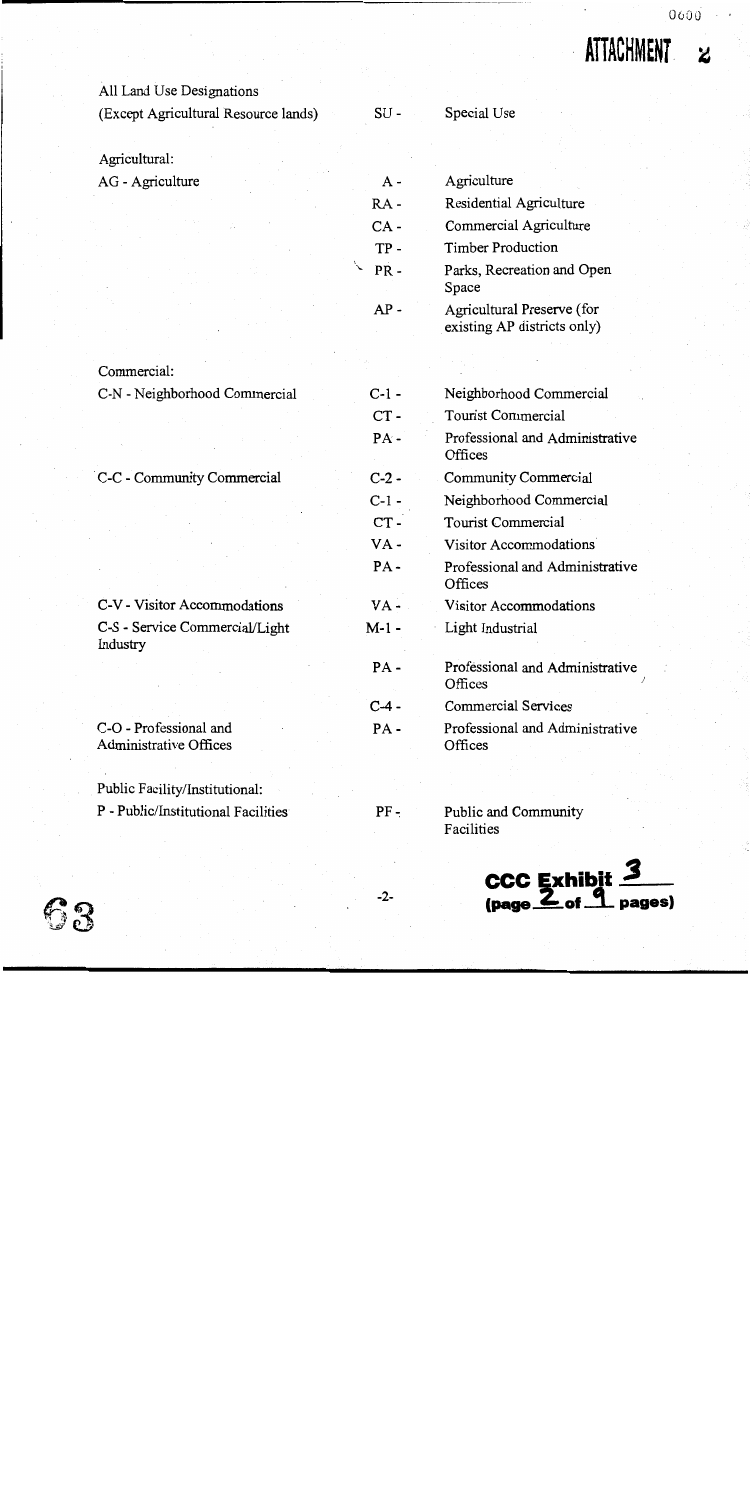0601 2

## ATTACHMENI

Residential:

Rural Residential R-M - Mountain Residential  $RR RA -$ Residential Agriculture TP-**Timber Production**  $A -$ Agriculture Single Family Residential\*\*  $R-1 (5,000)$  square feet to 1 acre lot size)  $\mathbb{R}$  RR -Rural Residential R-R - Rural Residential  $RA -$ Residential Agriculture  $A -$ Agricultural  $R-1 -$ Single Family Residential\*\*  $(5,000)$  square feet to 1 acre lot size)  $RR -$ Rural Residential R-S - Suburban Residential  $RA -$ Residential Agriculture  $R-1$  -Single Family Residential\*\* (5,000 square feet to 1 acre lot size)  $R-1$  -Single Family Residential\* R-UVL - Urban Very Low Residential  $R-1$  -Single Family Residential\* R-UL - Urban Low Residential  $RB -$ Ocean Beach Residential\*  $RM -$ Multi-Family Residential\* R-UM - Urban Medium Residential  $R-1$  -Single Family Residential\*  $RB -$ Ocean Beach Residential\*  $RM -$ Multi-Family Residential\* R-UH - Urban High Residential  $R-1$  -Single Family Residential\* Multi-Family Residential\*  $RM PR -$ Parks, Recreation and Open All Residential Designations Space

\* Zone district designations shall be considered consistent with the General Plan and Local Coastal Program Land Use Plan when in conformance with the residential density allowed by Figure 2-3 of the General Plan and Local Coastal Program Land Use Plan. \*\* This zone district is established for the sole purpose of recognizing as conforming

parcels those legal parcels of record located outside the Urban Services Line of the County that, prior to the adoption of the 1994 General Plan and Local Coastal Program Land Use

 $-3-$ 

**CCC Exhibit.** 

 $\left(\text{page 3 of 4 page}\right)$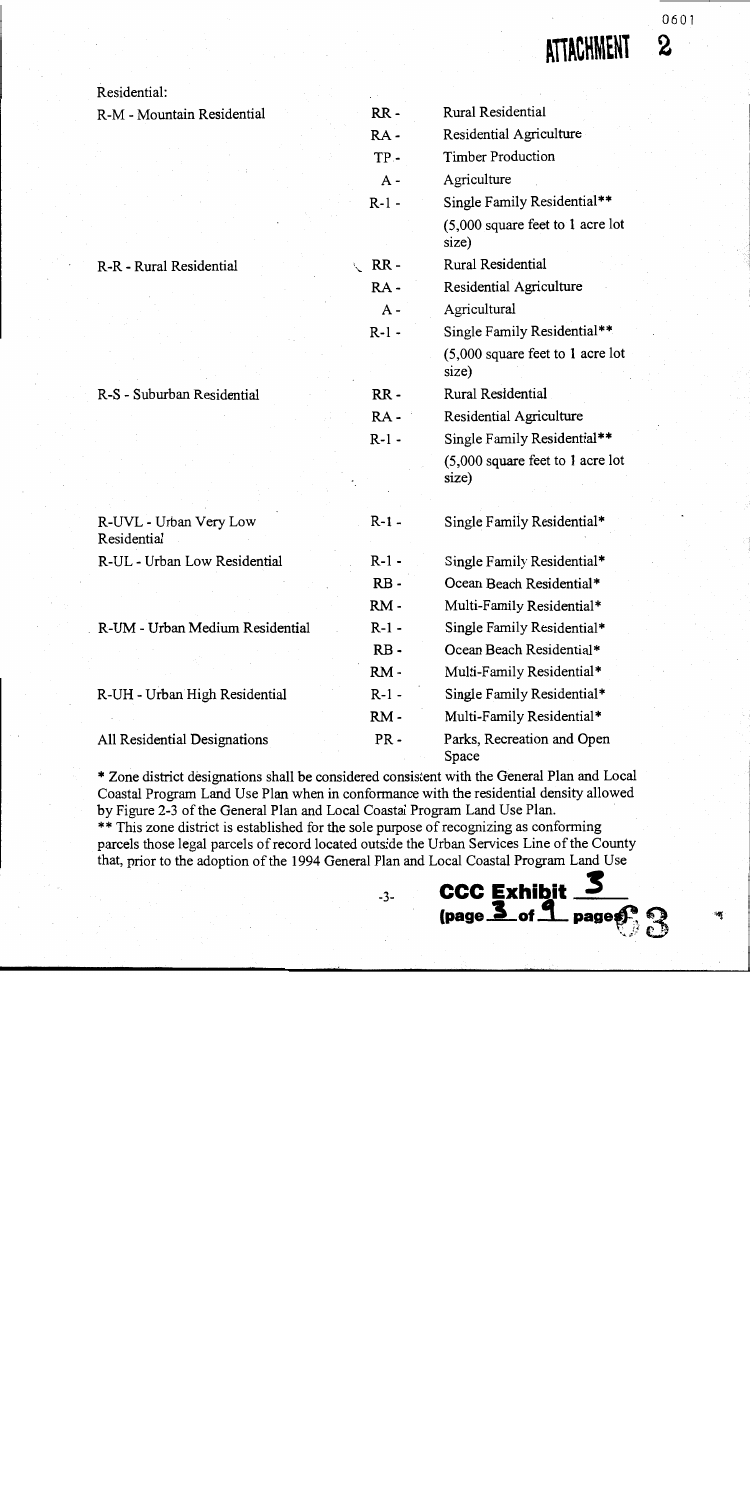0602

## **ATTACHMENT**

Plan, were zoned R-1-5, R-1-6, R-1-7, R-1-8, R-1-9, R-1-10, R-1-12, R-1-15, R-1-20, R-1-32, R-1-40 or R-1-1 acre and developed with or intended for development of a singlefamily residence and any permitted accessory structures. Such development, including additions or remodels, is subject to the site and development standards of the specified zone district for the parcel. All land divisions must be consistent with the provisions of the Rural Residential Density Determination Ordinance (Chapter 13.14 of the County Code) and with the residential density allowed by Figure 2-2 of the General Plan and Local Coastal Program Land Use Plan.

| PR -       | Parks, Recreation and Open Space                        |
|------------|---------------------------------------------------------|
|            |                                                         |
| TP -       | Timber Production, outside of the<br>coastal zone only. |
| $PR -$     | Parks, Recreation and Open Space                        |
| TP-        | Timber Production, outside of the<br>coastal zone only. |
| <b>A</b> - | Agriculture                                             |
| PR-        | Parks, Recreation and Open Space                        |
| PR-        | Parks, Recreation and Open Space                        |
|            |                                                         |

General Plan/Local Coastal Program Land Use Overlay Designations:

| - I - Heavy Industry                    | $M-1$  | Light Industrial                                                    |
|-----------------------------------------|--------|---------------------------------------------------------------------|
|                                         | $M-2$  | Heavy Industrial                                                    |
| - Q - Quarry                            | $M-3$  | Mineral Extraction                                                  |
| - PP - Proposed Parks and<br>Recreation | $PR -$ | Parks, Recreation and Open Space                                    |
|                                         |        | Designated Park Site Combining<br>Zone District with any other zone |

district

General Plan/Local Coastal Program Resource:

| - Agricultural Resource Lands | $AP -$  | Agricultural Preserve Zone District                                                               |
|-------------------------------|---------|---------------------------------------------------------------------------------------------------|
|                               | $A-P -$ | Agriculture with Agricultural<br>Preserve Zone District                                           |
|                               | $CA -$  | Commercial Agriculture                                                                            |
|                               | TP-     | Timber Production (except for<br>coastal zone lands designated<br>Parks or Resource Conservation) |
| - Timber Resource Lands       | TP -    | Timber Production (except for<br>coastal zone lands designated<br>Parks or Resource Conservation) |



 $-4-$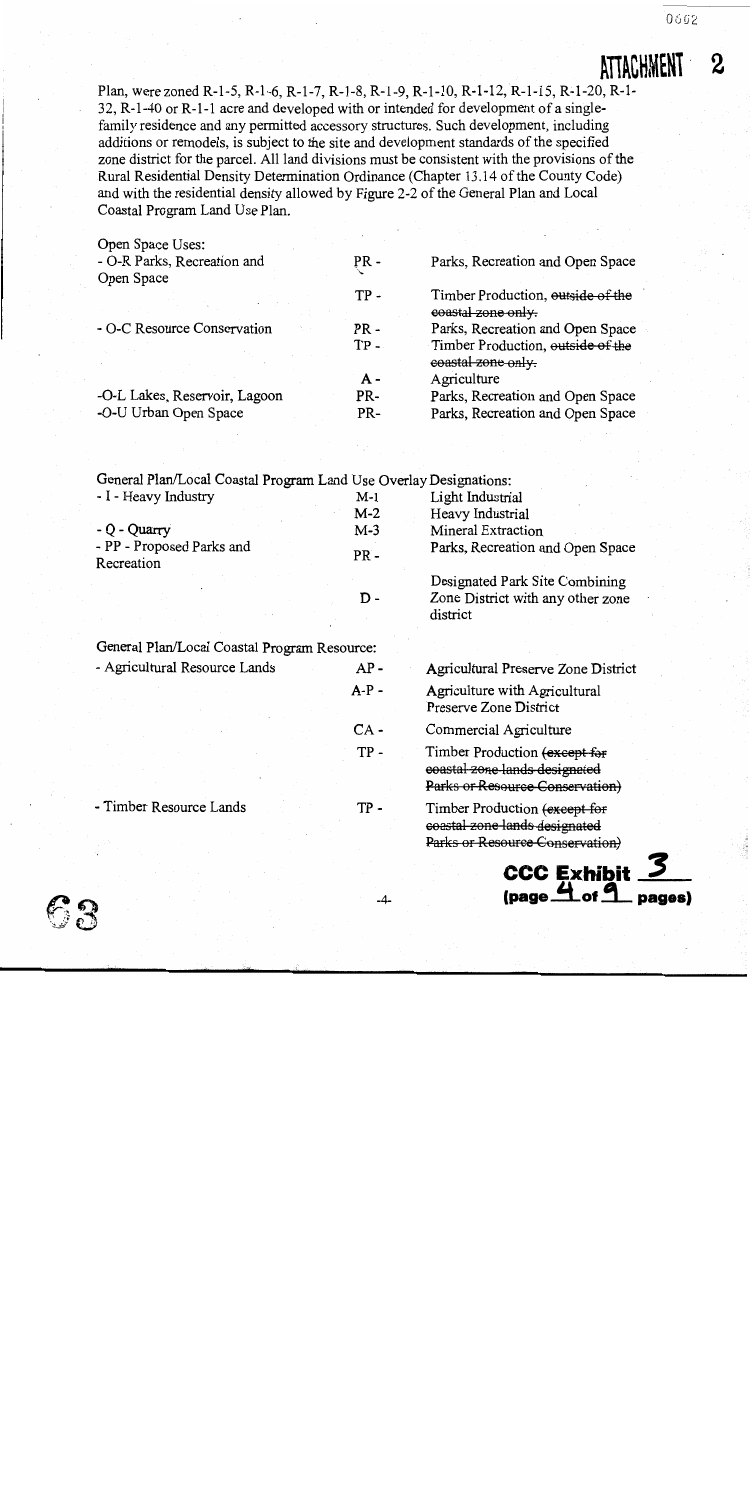$\sum_{i=1}^{n}$ 

| General Plan/Local Coastal Program Constraint:   |        |                                                                                                |
|--------------------------------------------------|--------|------------------------------------------------------------------------------------------------|
| - Coastal Bluffs and Beaches                     | $GH -$ | Geologic Hazards Combining Zone<br>District with any other zone district<br>(see $13.10.400$ ) |
| <b>Fault Zones</b>                               |        |                                                                                                |
| Liquefaction areas                               |        |                                                                                                |
| Landslide areas                                  |        |                                                                                                |
| Floodplains and tsunami<br>inundation areas      |        |                                                                                                |
| Other Designation or Condition:                  |        |                                                                                                |
| Designated Assisted Housing Site                 | H -    | <b>Assisted Housing Combining</b><br>District with any other zone district                     |
| Property issued a Statement of<br>Intention      | $I -$  | Statement of Intention Combining<br>District with any other zone district                      |
| Designated Historic Landmark                     | L-     | Historic Landmark Combining<br>District with any other zone district                           |
| Mobile Home Park                                 | MH-    | Mobile Home Park Combining<br>District with any other zone district                            |
| Property restricted by an Open<br>Space Contract | о.     | Open Space Combining District<br>with any other zone district                                  |
| Santa Cruz Long-Toed<br>Salamander Habitat       | $SP -$ | Salamander Protection Combining<br>District with any other zone district                       |

## **SECTION III**

Subsection (b) of Section 13.10.342 of the Santa Cruz County Code is hereby amended by revising the category "Mine Site Interim Uses" to read as follows:

### INDUSTRIAL USES CHART

 $-5-$ 

Mine site interim uses, such as:

1) Agricultural uses subject to the regulations of the "A" District; Allowed at Approval Levels required by Section 13.10.312

CCC Exhibit  $\frac{3}{2}$  (page  $\frac{5}{2}$  of  $\frac{9}{2}$  pages)

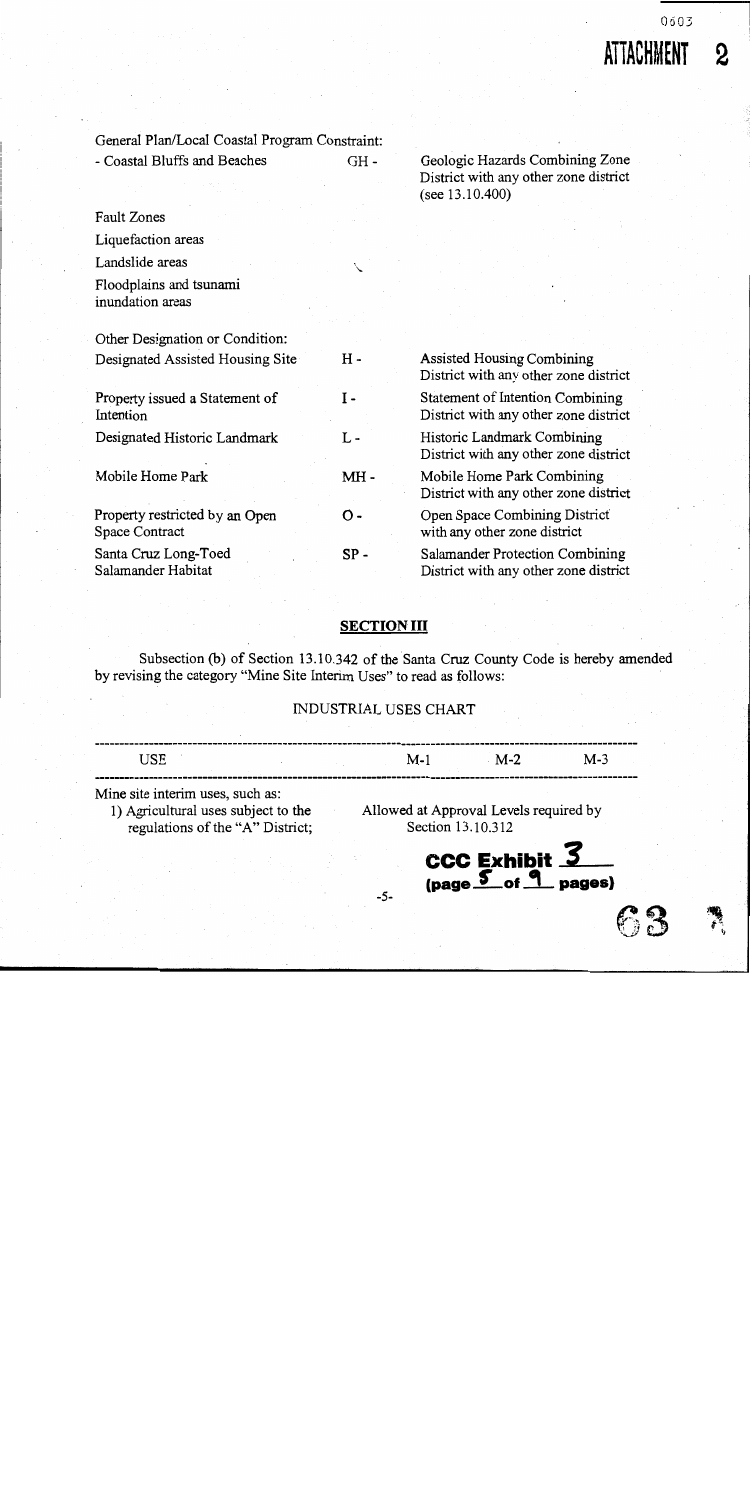2) Timber harvesting. subject to Section 13.10.695.

### **SECTION IV**

P

**\_ pages)** 

Subsection (b) of Section 13.10.352 of the Santa Cruz County Code is hereby amended by revising the category "Timber Harvesting" to read as follows:

### "PR USES CHART"

| TISE.                                       |  |
|---------------------------------------------|--|
| Timber Harvesting, outside the coastal zone |  |
| subject to Section 13.10.695.               |  |

### **SECTION V**

Section 13.10.371 of the Santa Cruz County Code is hereby amended to read as follows:

In addition to the general objectives of this Chapter (13.10), the "TP" District is included in the Zoning Ordinance to achieve the following purposes:

To protect and maintain the timberland of the County through regulation of  $(a)$ timberland use; to establish a zone district consistent with the mandates of the Forest-Taxation Reform Act of 1976 California Timberland Productivity Act of 1982; to protect the health, safety and welfare of the people of Santa Cruz County; and to preserve agriculture and other open space uses where compatible with timberland uses. (Ord. 2520, 1/17/78; 3344, 11/23/82; 3432,  $8/23/83$ 

### **SECTION VI**

Subsection (b) of Section 13.10.372 of the Santa Cruz County Code is hereby amended by revising the category "Timber" to read as follows:

### "TP" USES CHART

**USE** TP Timber: Growing, harvesting: the cutting products, and work incidental thereto, and removal of timber and other forest subject to Section 13.10.695 of the County **CCC Exhibit \_**  $(page \& of  $9$ )$ 

 $-6-$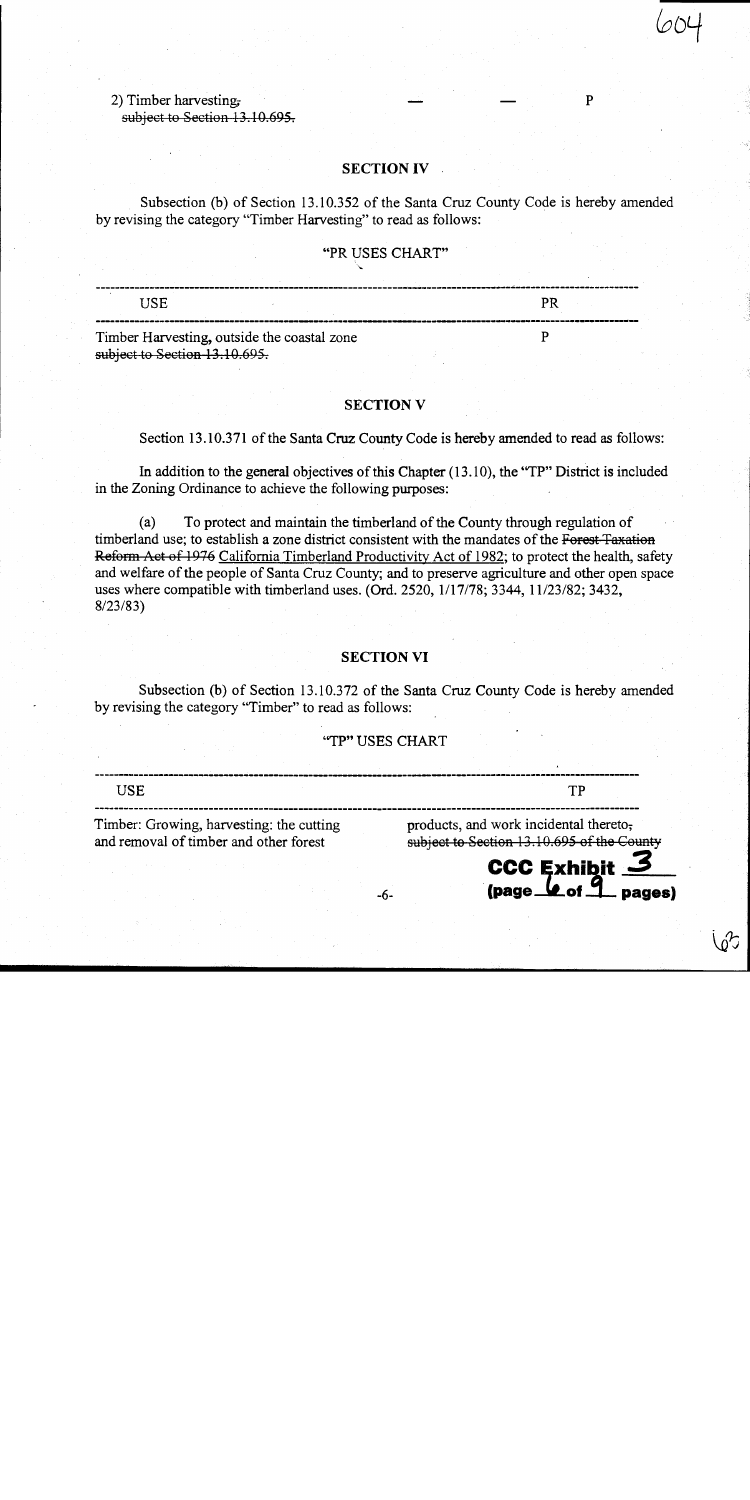ATTACHMENT

 $\mathbf{P}$ 

### Code.

### **SECTION VII**

Subsection (a) of Section 13.10.375 of the County Code is hereby amended to read as follows:

Required Special Findings for Nontimber Growing and Harvesting Uses. The a) following special findings shall be made in addition to the findings required by Chapter 18.10:

1) The proposed uses will be physically compatible with the growing and harvesting of a sustained yield tree crop, and will be consistent with the purposes of the Forest-Taxation Reform Act of 1976 Timberland Productivity Act of 1982 and the purposes of Chapter 13.10.370 13.10.371.

2) The proposed use is supported by a <del>Timber Management Plan</del> Compatibility Analysis, as defined in section 13.10.700-C, submitted as a part of the application for such proposed use, and which <del>Timber Management Plan</del> Compatibility Analysis has been approved as submitted, or as amended by the County, as a condition upon any permit granted.

### **SECTION VIII**

Subsection (c) of Section 13.10.375 of the Santa Cruz County Code is hereby amended to read as follows:

(c) Zoning to the "TP" District. An owner may make application petition to rezone land to the Timber Production District. The Board of Supervisors may shall, by ordinance, upon the advice of the Planning Commission pursuant to Government Code Section 51110.2, Public Resource Code, and after public hearings, zone as Timber Production parcels submitted to it by petition pursuant to this Government Code section 51113, and/or which meet all of the following criteria:

1. Submittal of A-a map shall be submitted with the legal description or assessor's parcel number of the property desired to be zoned.

2. Submittal of A-a Timber Management Plan for the property shall be submitted. This plan shall have that has been prepared, or approved as to content, by a Registered Professional Forester. Such Plan shall provide for the eventual harvest of timber within a reasonable period of time, as determined by the preparer of the Plan. The Timber Management Plan shall be subject to approval as submitted, or as amended by the County. Prior to rezoning of the property to "TP", the property owner shall bind himself and his successors in interest to carry out the approved Timber Management Plan.

CCC Exhibit  $\frac{3}{2}$ <br>(page  $\frac{1}{2}$  of  $\frac{9}{2}$  pages)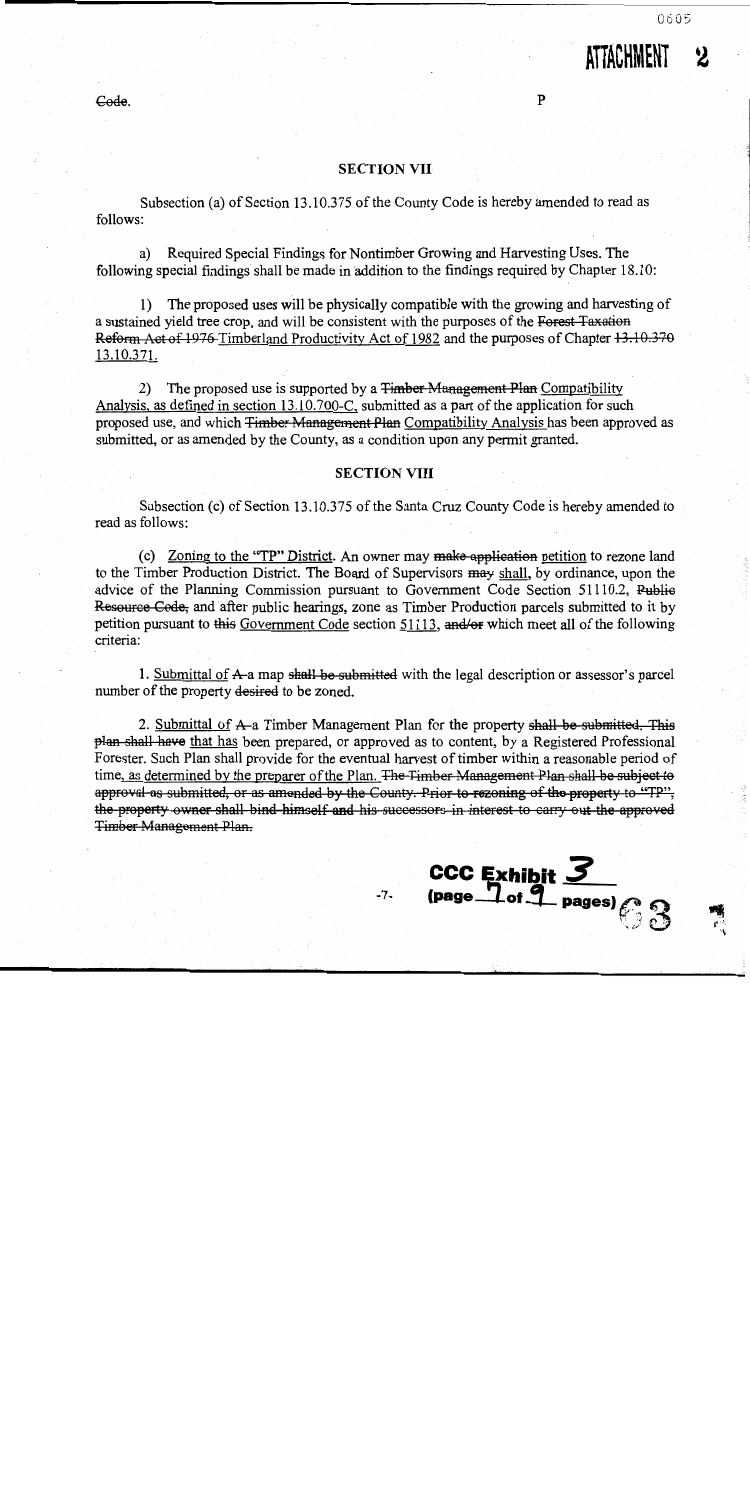$\overline{2}$ 

# ATTACHMENT

3. The parcel must Eeither the parcel must currently meet the timber stocking standards as set forth in Section 4561 of the Public Resources Code and the Forest Practice Rules adopted by the Board of Forestry for the Southern Subdistrict of the Coast Forest District in-which the parcel is located, or the owner must sign an enter into an agreement with the Board of Supervisors that the parcel shall to meet such stocking standards and Fforest Ppractice Rrules by the fifth anniversary of the signing of the such agreement. If the parcel is subsequently zoned a Timber-Production, Ffailure to meet such stocking standards and Forest Practice Rules within this time period shall constitute grounds for rezoning the parcel.

4. Upon the fifth anniversary of the signing of the agreement, the Board shall determine whether the parcel meets the timber stocking standards in effect on the date that the agreement was signed. If the parcel fails to meet the timber stocking standards, the Board shall immediately rezone the parcel and specify a new zone for the parcel, which is in conformance with the general Plan/Local Coastal Program land Use Plan and whose primary use is other than timberland.

4.5. The parcel must be is timberland as defined in subdivision (f) of Government Code section 51104.

5. 6. Uses on of the parcel shall be in compliance complies with the Timber Production Zone uses set forth in Section 13.10.372.

 $6-7$ . The land area to be rezoned shall be is in the ownership of one person, as defined in Section 38106 of the Revenue and Taxation Code, and shall be is comprised of single or contiguous parcels consisting of at least five acres in area.

7. In the coastal zone, the land shall not be recreational, environmentally sensitive, nor visible from rural scenic roads (pursuant to policy 5.10.3) where logging will harm these resource values. For the purposes of this subsection, harmful activities shall be considered as those including any significant disruption of environmentally sensitive habitat, any loss of landmark old growth trees, any degradation of scenic public views, any significant loss of timberland soils or-siltation of spawning gravels.

8. In the coastal-zone, the land shall not be susceptible-to-a geologic hazard that may be exacerbated by logging and not responsive to mitigation.

### **SECTION IX**

Santa Cruz County Ordinance No. 4571, adopted on November 16, 1999, is hereby rescinded.

### **SECTION X**

Chapter 13.10 of the County Code is hereby amended by deleting Section 13.10.695 in its entirety.

CCC Exhibit  $\frac{3}{2}$ <br>(page  $\frac{3}{2}$  of  $\frac{1}{2}$  pages)

 $-8-$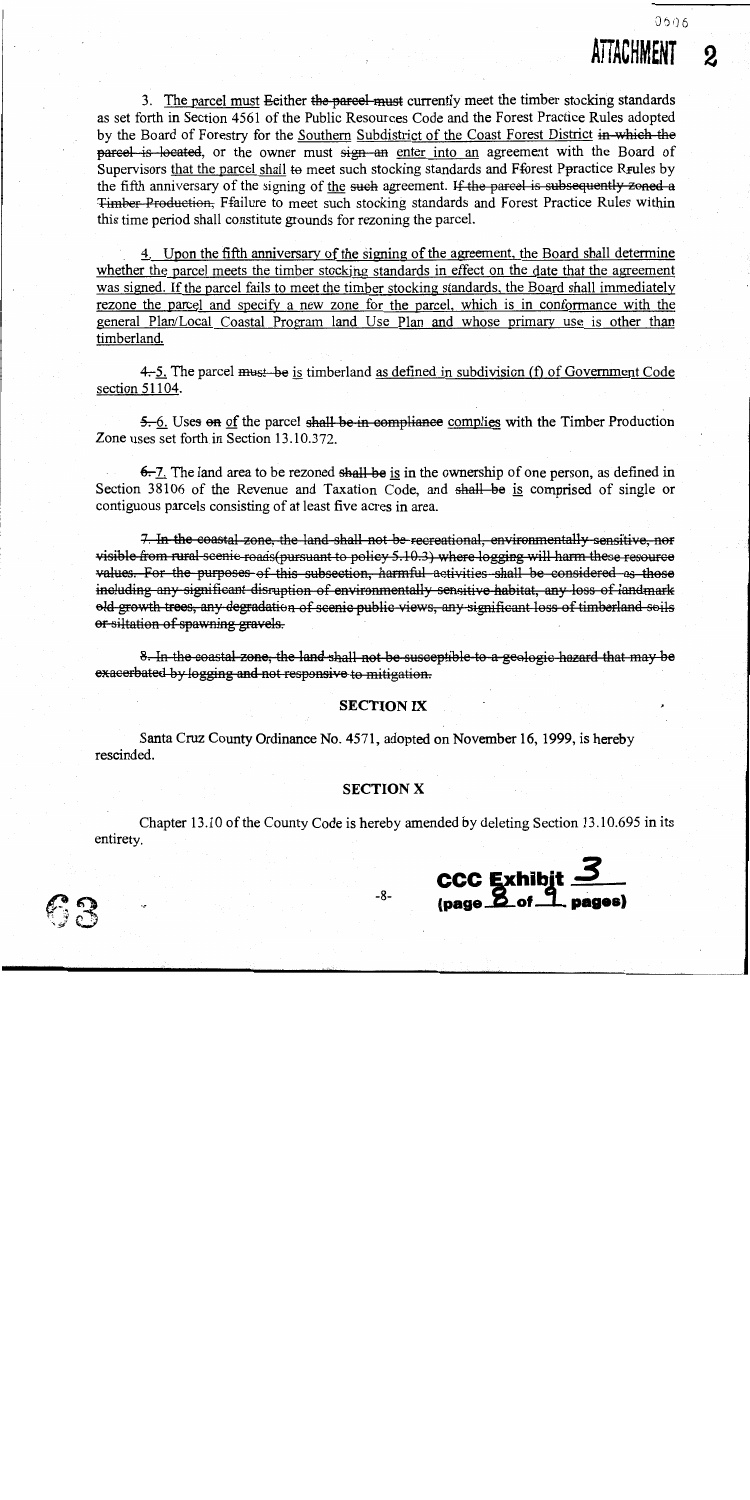### 13.10.695 LOCATIONAL CRITERIA FOR TIMBER CUTTING AND REMOVAL

(a) Within those zone districts in which timber harvesting is otherwise allowed by this Code, the cutting and removal of trees and other solid wood products for commercial purposes which require either a Timber-Harvest Plan or a Non-industrial Timber Management Plan shall not occur within riparian corridors, defined as:

1) 50 feet from the bank full flow line of a perennial stream, as defined in Section 16.30.030 of the County Code

2) 30 feet from the bank full flow line of an intermittent stream, as defined in Section 16.30.030 of the County Code

 $(b)$  Notwithstanding the above, if compliance with section (a) would preclude access to timber that is otherwise subject to harvest consistent with this section, the cutting and removal of trees and other solid wood products for commercial purposes which require either a Timber Harvest Plan or a Non-industrial Timber Management Plan within riparian corridors shall be permitted only as necessary to provide access to such timber.

(e) Notwithstanding the foregoing, this section shall only apply outside the Coastal Zone.

### **SECTION XI**

Section 13.10.700-C is hereby amended by adding the definition of "Compatibility Analysis" to read as follows:

Compatibility Analysis. An analysis, prepared by a certified forester, of the affect of a proposed use on the long-term management of timber resources on the parcel or parcels for which the use is proposed or which could be affected by the proposed use.

#### **SECTION XTI**

This Ordinance shall take effect on the 31st day after the date of final passage or upon certification by the California Coastal Commission, whichever is latest.

PASSED AND ADOPTED by the Board of Supervisors of the County of Santa Cruz this 15th \_\_ day of \_\_ May 2007, by the following vote:

AYES: **SUPERVISORS** Campos, Pirie, Coonerty, Stone and Beautz **NOES: SUPERVISORS** None ABSENT: **None SUPERVISORS ABSTAIN:** None **SUPERVISORS** CHAIRPERSON, BOARD OF SUPERVISORS ATTEST Clerk of the Board APPROVED AS TO FORM: / aru County/Counsel I HEREBY CERTIFY THAT THE FOREGOING INSTRUMENT IS A CORRECT, CCPY OF THE ORIGINAL ON F) Copies to: Planning County Counsel SUSAN A. M **B COUNTY ADMINISTRATIVE OFFICE CCC Exhib** AND EX-OFFICIO CLEAK OF THE BOARD OF SUPERVISORS COUNTY OF SANTA CRUZ, CALIFORNIA. (page. pages) aw DEPLITY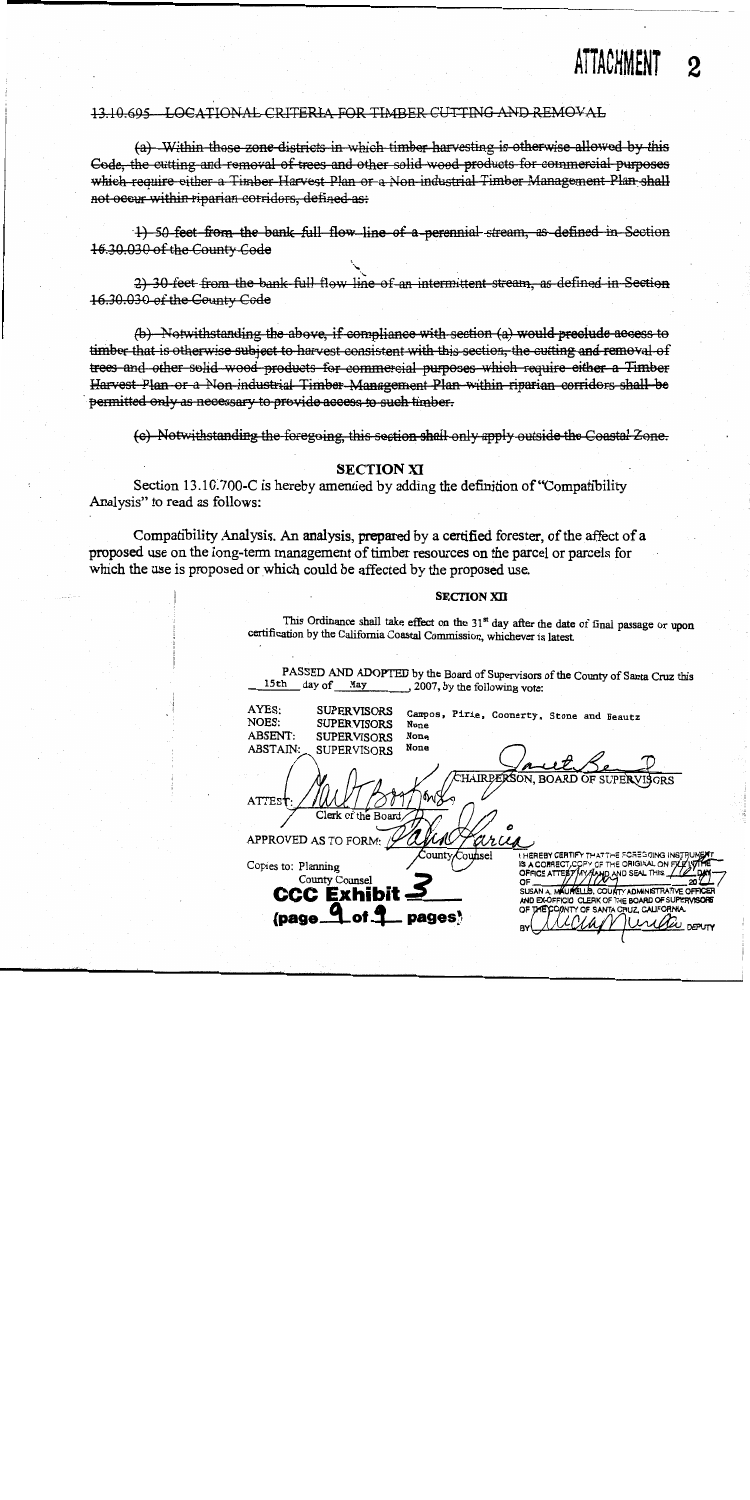## BEFORE THE BOARD OF SUPERVISORS OF THE COUNTY OF SANTA CRUZ, STATE OF CALIFORNIA

### RESOLUTION NO. 136-2007

On the Motion of Supervisor Campos duly seconded by Supervisor Pirie the following Resolution is adopted:

### RESOLUTION APPROVING AMENDMENTS TO THE COUNTY GENERAL PLAN/LOCAL COASTAL PROGRAM LAND USE PLAN AND IMPLEMENTING ORDINANCES RELATING TO TIMBER HARVESTING

WHEREAS, on November 16, 1999, the Board of Supervisors adopted Ordinance No. 4571 adding County Code Section 13.10.695 - Locational Criteria for Timber Cutting and Removal; and

WHEREAS, on November 16, 1999, the Board of Supervisors adopted Ordinance No. 4572 adding County Code Section 13.10.378 - Timber Harvest Related Helicopter Operations; and

WHEREAS, the Board of Supervisors, on December 14, 1999, adopted Resolution No.493-99 approving amendments to the Santa Cruz County General Plan/Local Coastal Program Land Use Plan and implementing ordinances relating to timber harvesting, including the modifications recommended by the California Coastal Commission; and

WHEREAS, the Board of Supervisors, on December 14, 1999, adopted Ordinance No. 4577 to designate which zone districts allow timber harvesting; and

WHEREAS, on June 29, 2006 the California Supreme Court upheld the County's adoption of

NOW, THEREFORE, BE IT RESOLVED AND ORDERED that the Board of Supervisors of the County of Santa Cruz approves the amendments to the County General Plan/Local Coastal Program Land Use Plan and implementing ordinances, as set forth in Exhibits A and B.

BE IT FURTHER RESOLVED AND ORDERED that the General Plan/Local Coastal Program Land Use Plan Amendments become effective immediately and the ordinance amendments become effective on the 31<sup>st</sup> day following approval.



Page 1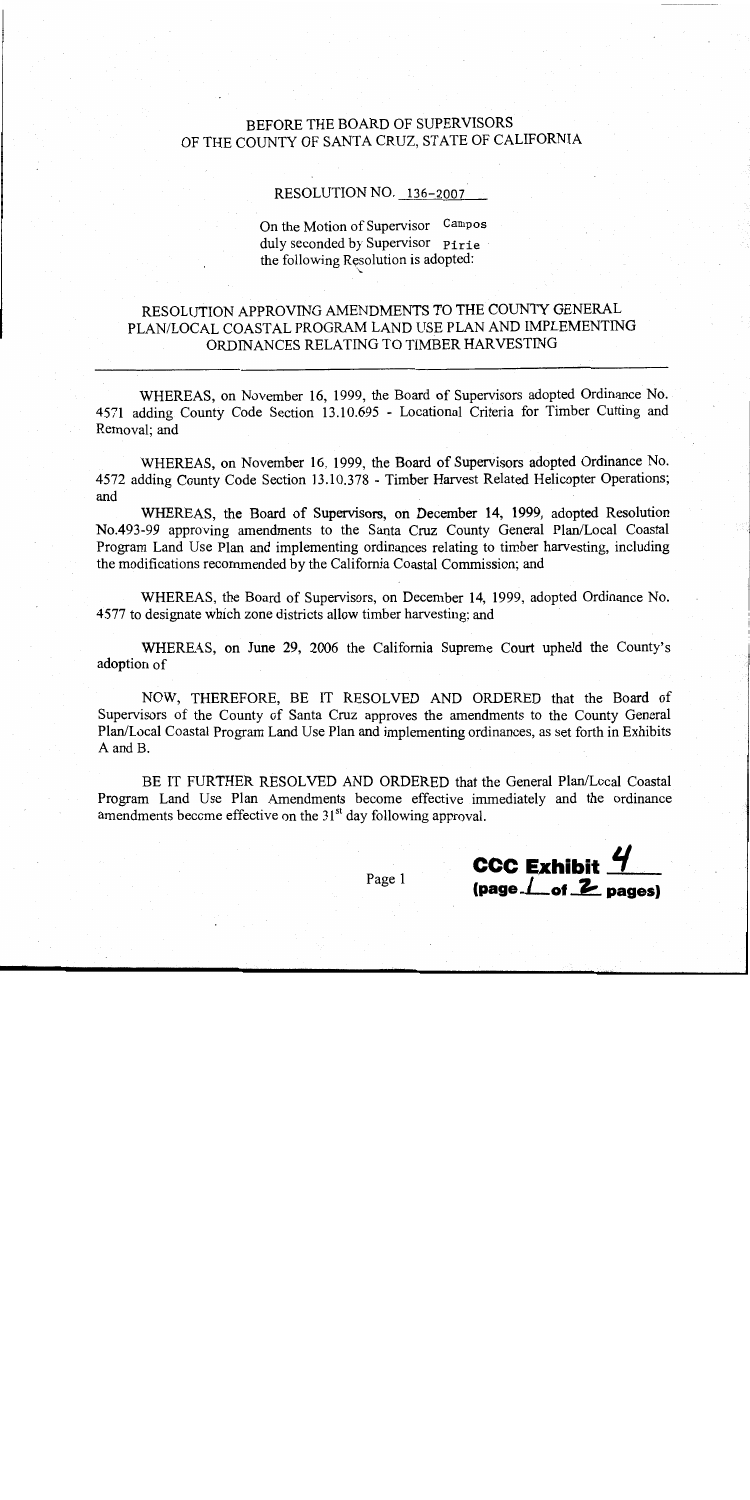## **ATTACHMENT 11**

PASSED AND ADOPTED by the Board of Supervisors of the County of Santa Cruz, State of California, this 15th day of May 2007, by the following vote:

| AYES:         | <b>SUPERVISORS</b>                 |                | Pirie, Coonerty, Campos, Stone and Beautz |  |
|---------------|------------------------------------|----------------|-------------------------------------------|--|
| NOES:         | <b>SUPERVISORS</b>                 | None           |                                           |  |
| ABSENT:       | <b>SUPERVISORS</b>                 | None           |                                           |  |
| ABSTAIN:      | <b>SUPERVISORS</b>                 | None           |                                           |  |
| ATTEST:       |                                    |                | Chairperson of the Board of Supervisors   |  |
|               | Clerk of the Board                 |                |                                           |  |
|               | APPROVED AS TO FORM: $\mathscr{P}$ |                |                                           |  |
|               |                                    | County Counsel |                                           |  |
| DISTRIBUTION: | County Counsel                     |                |                                           |  |

Planning

STATE OF CALIFORNIA SS COUNTY OF SANTA CRUZ ) I. SUSAN A. MAURIELLO. County Administrative Officer and ex-officio Clerk of the Board of Supervisors of the County of Santa Cruz, State of California do hereby certify that the foregoing is a true and correct copy of the resolution passed and adopted by and entered in the minutes of the I have hereunto witness whereof said board, eal set my Board on

CCC Exhibit  $\frac{7}{(page \cdot 2 \cdot of \cdot 2 \cdot page)}$ 

Page 2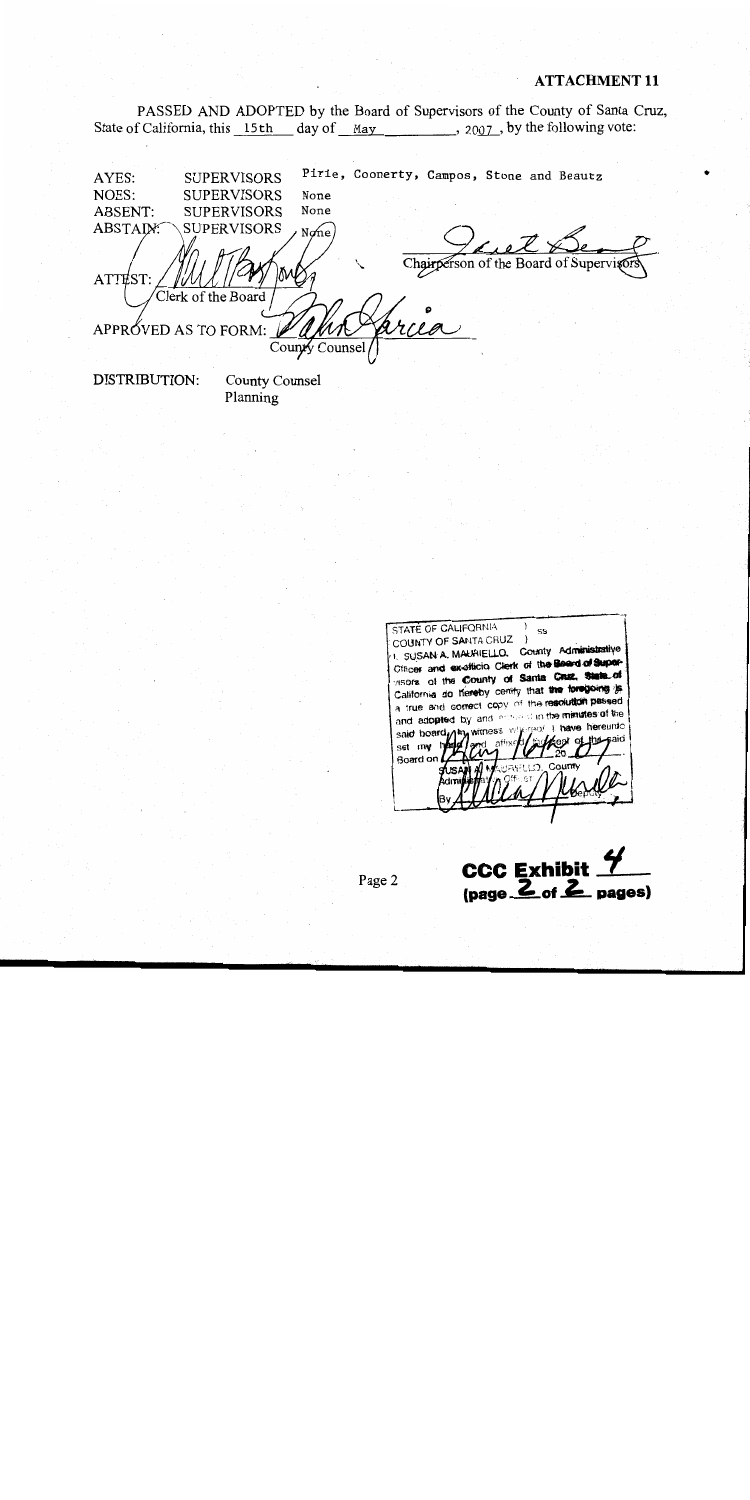## Westlaw

Not Reported in Cal.Rptr.3d Not Reported in Cal.Rptr.3d, 2006 WL 3008212 (Cal.App. 6 Dist.) (Cite as: Not Reported in Cal.Rptr.3d)

Big Creek Lumber Co. v. County of Santa Cruz Cal.App. 6 Dist., 2006.

California Rules of Court, rule 977(a), prohibits courts and parties from citing or relying on opinions not certified for publication or ordered published, except as specified by rule 977(b). This opinion has not been certified for publication or ordered published for purposes of rule 977.

Court of Appeal, Sixth District, California. BIG CREEK LUMBER CO. et al., Plaintiffs and Appellants,

 $\mathbf{v}$ 

COUNTY OF SANTA CRUZ et al., Defendants and Appellants. Nos. S123659, H023778.

(Santa Cruz County Super. Ct. Nos. CV134816, CV137992).

### Oct. 24, 2006.

As Modified on Denial of Rehearing Nov. 21, 2006.

### McADAMS, J.

\*1 Having previously granted review, the California Supreme Court filed its decision in this case on June 29, 2006, as modified August 30, 2006. (See  $Big$ Creek Lumber Co. v. County of Santa Cruz (2006) 38 Cal.4th 1139, 45 Cal.Rptr.3d 21, 136 P.3d 821.) The Supreme Court reversed the judgment previously rendered by this court and remanded the matter for further proceedings consistent with the views expressed in its opinion.

### **INTRODUCTION**

The central question in this case is the preemptive effect of state forestry law on a local government's power to regulate land use. The relevant state statutory law includes the Z'berg-Nejedly Forest Practice Act of 1973 (Forest Practice Act or FPA, Public Resources Code section 4511 et seq.), and the California Timberland Productivity Act of 1982 (Timberland Productivity Act or TPA, Government Code section 51100 et seq.). The California Supreme Court concluded that the local legislation at issue before it was not preempted by state timber law.

### **BACKGROUND**

This litigation was initiated by plaintiffs/petitioners Big Creek Lumber Company and Homer T. McCrary (collectively, Big Creek), and the Central Coast Forest Association (CCFA). Plaintiffs attacked certain actions by defendants/respondents Santa Cruz County and the California Coastal Commission, asserting preemption and other grounds. The challenged local legislation included several resolutions and ordinances adopted by Santa Cruz County, which this court identified as (1) zone district, (2) riparian, and (3) helicopter regulations.  $\frac{FN1}{FN}$ Also at issue was a decision by the California Coastal Commission certifying one of those measures as an amendment to the county's local coastal program.

> FN1. The three sets of local measures, all enacted in 1999, are more fully described as follows: (1) the zone district ordinance restricted timber harvesting to specified zone districts within the County (Santa Cruz County Res. No. 493-99 & Santa Cruz County Ord. No. 4577); (2) the riparian or stream ordinance barred timber harvesting operations in certain areas adjacent to streams and residences (Santa Cruz County Ord. No. 4571); and (3) the helicopter ordinance limited the parcels on which helicopter timber harvesting operations could occur (Santa Cruz County Ord. No. 4572).

In the trial court, the preemption issues were bifurcated and heard first. The court concluded that most but not all of the challenged provisions of the County's ordinances were preempted by the Forest Practice Act or the Timberland Productivity Act, and it entered judgment accordingly.

Resolving appeals from plaintiffs on the one hand, and from the County and the Coastal Commission on the other hand, this court invalidated the three challenged County ordinances in their entirety on preemption grounds. The California Supreme Court granted the County's petition for review of our decision as to the zone district and helicopter ordinances only.

© 2007 Thomson/West, No Claim to Orig. U.S. Govt. Works.

Exhibit #5 SCO-MAJ-1-07 Part 1 Page 1 of 6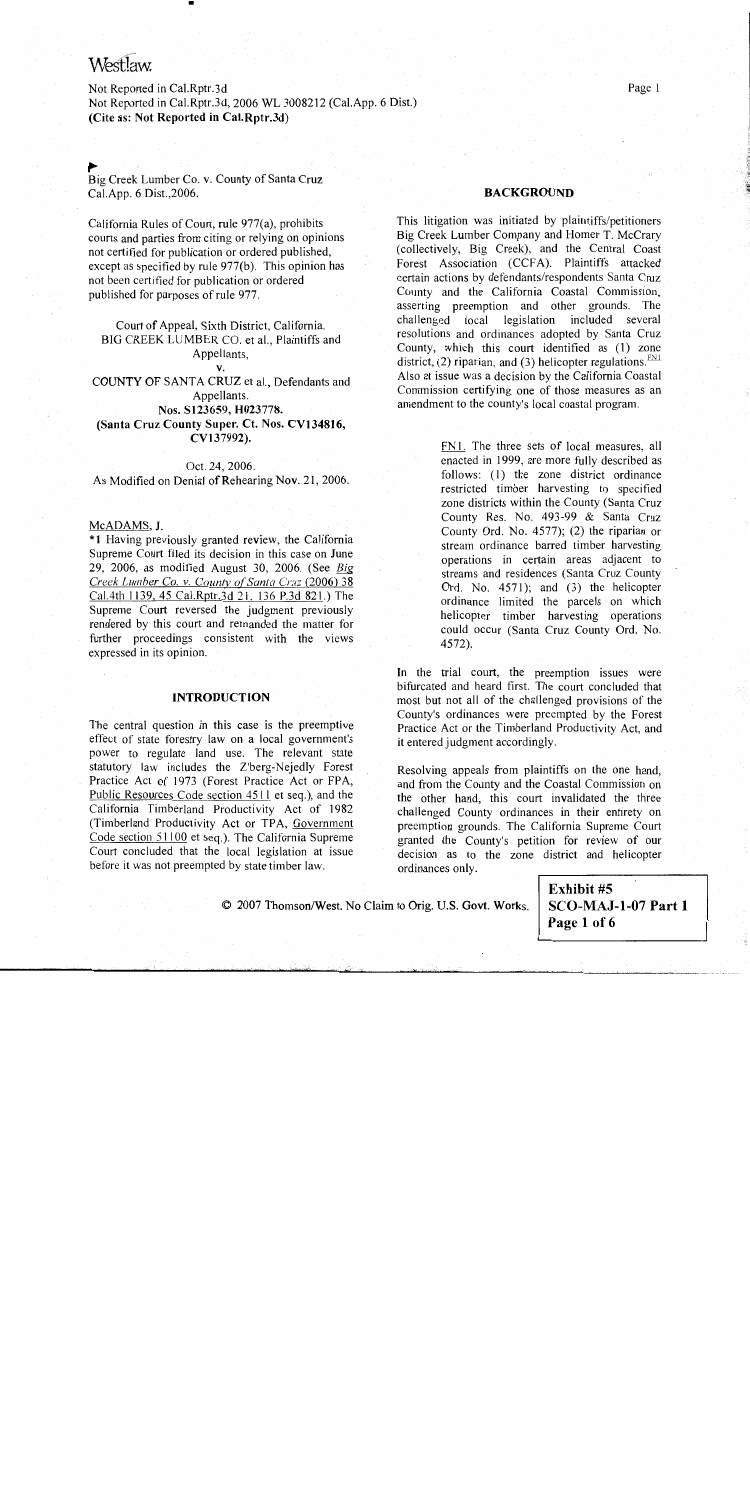### **OUR PRIOR APPELLATE DECISION**

After setting forth the applicable principles of statutory construction and reviewing the relevant statutory schemes, we analyzed each of the three challenged local measures in turn. In an opinion authored by Justice Wunderlich, this court concluded that each of the ordinances was preempted by the Forest Practice Act. In doing so, this court respectfully disagreed with a decision by the First District Court of Appeal, which had reached a contrary conclusion in a case involving a similar preemption argument. (Big Creek Lumber Co. v. County of San Mateo (1995) 31 Cal.App.4th 418, 424-427, 37 Cal.Rptr.2d 159.) The First District's decision distinguished between how timber operations would occur, a matter of state law, and where they would occur, which traditionally falls within local zoning power-a distinction questioned by this court.

\*2 Our analysis began with the County's zone district ordinance. The conclusion reached by this court was that the ordinance was expressly preempted by the Forest Practice Act because it purported to regulate the conduct of timber operations, which was prohibited by the statute. In light of the determination that the FPA expressly preempted the ordinances, we did not reach the issue of implied preemption. Nor did we reach the question of preemption under the Timberland Productivity Act.

However, we did invalidate the ordinance to the extent that it imposed additional criteria for timber production zoning in violation of one provision of the TPA, which states that the local government "shall adopt a list of criteria required to be met by parcels being considered for zoning as timberland production under this section. The criteria *shall not* impose any requirements in addition to those listed in this subdivision and in subdivision (d)." (Gov.Code, §  $51113$ , subd. (c), italics added.)

This court next addressed the riparian ordinance, likewise concluding that it was expressly preempted because it conflicted with the Forest Practice Act. Moreover, we concluded, the ordinance contradicted regulations promulgated under the FPA. As before, we did not reach the issue of implied preemption, nor did we consider preemption under the Timberland Productivity Act

Finally, addressing the helicopter ordinance, this

court agreed with the trial court's determination that the ordinance represented an attempt to regulate timber operations in contravention of the FPA. Again, that conclusion was based solely on express preemption under the Forest Practice Act.

### THE SUPREME COURT'S OPINION

The Supreme Court granted the County's petition for review, which addressed the zone district ordinance and the helicopter ordinance. (See Big Creek Lumber Co. v. County of Santa Cruz, supra, 38 Cal.4th at p. 1146, 45 Cal.Rptr.3d 21, 136 P.3d 821.) The stream ordinance was not at issue before the high court. (Id., fn. 1.) After analyzing the two ordinances that were before it, the court concluded that neither was preempted. (*ld.* at p. 1162, 45 Cal.Rptr.3d 21, 136 P.3d 821.) The Supreme Court therefore reversed this court's decision. (Id. at p. 1163, 45 Cal.Rptr.3d 21, 136 P.3d 821.) In doing so, it explicitly endorsed the reasoning of Big Creek Lumber Co. v. County of San Mateo, supra, 31 Cal.App.4th 418, 37 Cal.Rptr.2d 159. (Big Creek Lumber Co. v. County of Santa Cruz, at pp. 1152-1153, 45 Cal.Rptr.3d 21, 136 P.3d 821.)

In the words of the California Supreme Court, the relevant provision of the Forest Practice Act, Public Resources Code section 4516.5, subdivision (d), "contains no express reference to 'zoning,' nor does it bar localities in terms from regulating the location of timber operations. Rather, counties are forbidden to 'regulate the conduct' of timber operations. As the court in Big Creek v. San Mateo pointed out, in common parlance an ordinance that avoids speaking to how timber operations may be conducted and addresses only where they may take place falls short of being 'a clear attempt to regulate the conduct' thereof." (Big Creek Lumber Co. v. County of Santa Cruz, supra, 38 Cal.4th at pp. 1152-1153, 45 Cal.Rptr.3d 21, 136 P.3d 821, citing Big Creek Lumber Co. v. County of San Mateo, supra, 31 Cal. App. 4th at p. 424, 37 Cal. Rptr. 2d 159.) "In sum," the court concluded, "plaintiffs have not identified a clear statement by the Legislature of an intent, when enacting the FPA, to preempt traditional local zoning authority over the location of timber operations." (Big Creek Lumber Co. v. County of Santa Cruz, at p. 1161, 45 Cal.Rptr.3d 21, 136 P.3d 821.)

### I. Zone District Ordinance

\*3 Specifically addressing the County's zone district ordinance in light of the Forest Practice Act, the court said "local zoning ordinances, like the County's zone

© 2007 Thomson/West. No Claim to Orig. U.S. Govt. Works.

Exhibit #5  $SCO-MAJ-1-07$  Part 1 Page 2 of 6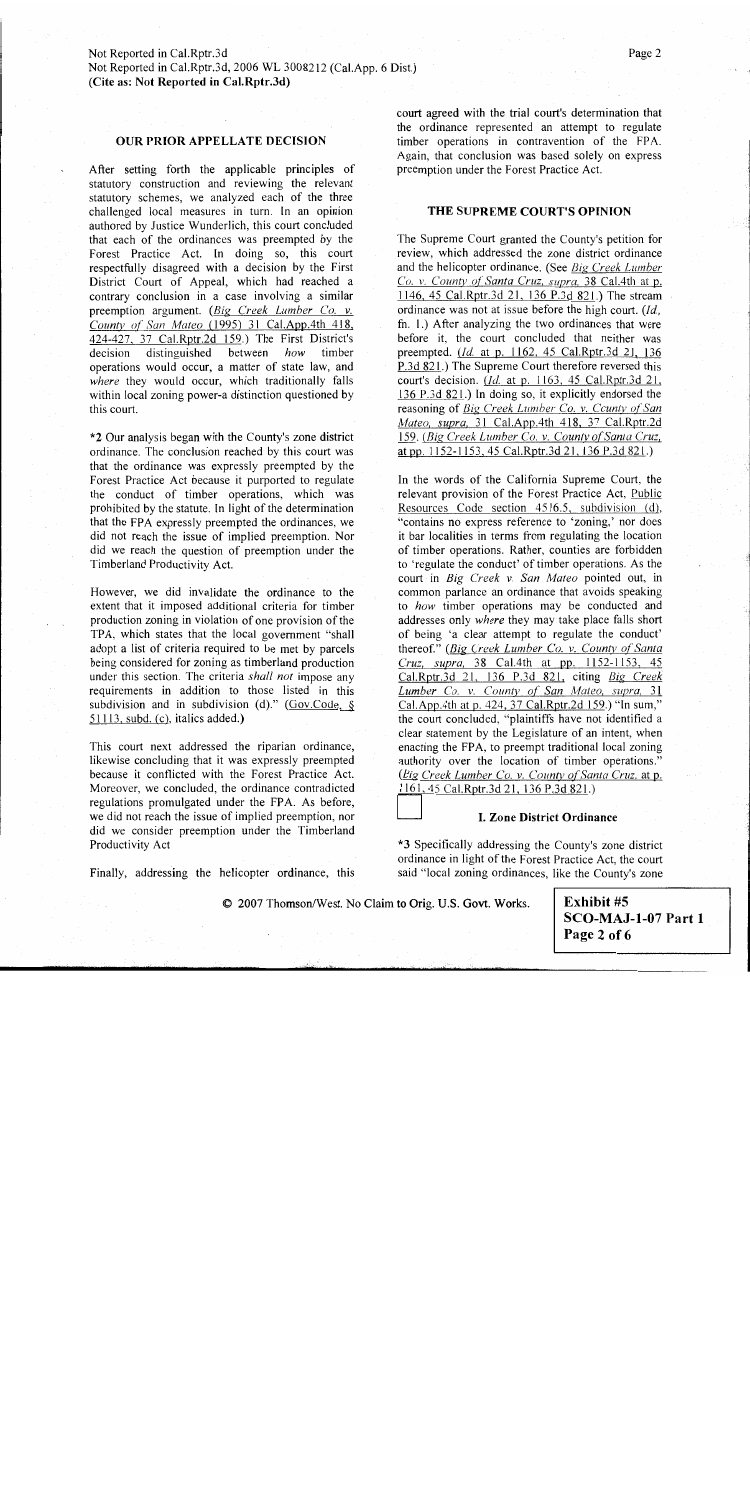### Not Reported in Cal.Rptr.3d Not Reported in Cal.Rptr.3d, 2006 WL 3008212 (Cal.App. 6 Dist.) (Cite as: Not Reported in Cal.Rptr.3d)

district ordinance, that speak to the location of timber operations but not to the manner in which they are carried out, are not expressly preempted by section 4516.5(d)." (Big Creek Lumber Co. v. County of Santa Cruz, supra, 38 Cal.4th at p. 1157, 45 Cal.Rptr.3d 21, 136 P.3d 821.) The court similarly concluded that the County's zone district regulations are not impliedly preempted. (*Id.* at pp. 1157-1162, 45 Cal.Rptr.3d 21, 136 P.3d 821.) The high court mentioned the Timberland Productivity Act in its discussion. (See, e.g., id. at p. 1153, 45 Cal.Rptr.3d 21, 136 P.3d 821 ["neither the TPA nor the FPA suggests localities are restricted in what uses they may prohibit outside TPZ zones"]; id. at p. 1154, 45 Cal.Rptr.3d 21, 136 P.3d 821 ["section 4516.5(d) was added to the FPA during the same legislative session in which the TPA was amended"].) And the court noted that the "County may not deny TPZ rezoning to any qualifying parcel...." (Id. at p. 1161, citing Gov.Code, § 51113, subd.  $(a)(1)$ .) But it rested its preemption determination on the FPA. (Id. at p. 1151, 45 Cal.Rptr.3d 21, 136 P.3d 821.)

### II. Helicopter Ordinance

Turning to the challenged helicopter ordinance, the Supreme Court reached the same conclusion, finding that the ordinance was not preempted by the Forest Practice Act because it regulated only where-not how-timber operations could occur. The court thus "Like the zone district ordinance's stated: specification of permissible zone districts for timber harvesting, County's helicopter ordinance is a locational zoning provision that regulates not how timber operations may be conducted, but rather where they may take place. (See Big Creek [Lumber Co.] v. [County of] San Mateo, supra, 31 Cal.App.4th at pp. 424-425, 37 Cal.Rptr.2d 159.) The helicopter ordinance does not attempt to locally regulate the removal of timber, as it speaks neither to whether nor how helicopters may be used to remove timber." (Big Creek Lumber Co. v. County of Santa Cruz, supra, 38 Cal.4th at p. 1162, 45 Cal.Rptr.3d 21, 136 P.3d 821.) As before, the high court mentioned the Timberland Productivity Act in its discussion. (*Ibid.* I"both the FPA and the TPA expressly contemplate the survival of localities' power to abate nuisances"] ) But its holding rests on the Forest Practice Act. (Ibid. ["the helicopter ordinance is preempted neither expressly by section 4516.5(d) nor impliedly by general state forestry law"])

Based on the foregoing determinations, the court reversed the judgment of this court, and it remanded

the cause for further proceedings consistent with its opinion.

### **CONSIDERATION AFTER REMITTUR**

The high court's opinion in this case explicitly validates two of the three ordinances analyzed in our prior appellate decision (the zone district and helicopter ordinances), but it does not directly address the third (the riparian or stream ordinance).

### I. Zone District Ordinance; Helicopter Ordinance

As mandated by the Supreme Court's ruling, we uphold both the zone district ordinance and the helicopter ordinance against plaintiffs' preemption challenge. (Auto Equity Sales, Inc. v. Superior Court (1962) 57 Cal.2d 450, 455, 20 Cal.Rptr. 321, 369 P.2d 937.) However, we reconfirm our prior conclusion, left undisturbed by the high court's decision, that the zone district regulations are invalid to the extent that they mandate or permit the imposition of addition criteria for TPZ rezoning in contravention of the TPA, Government Code section  $51113$ , subdivision (c).

### **II. Riparian Ordinance**

\*4 As noted above, in a portion of our prior appellate decision that was not placed in issue by the County's petition for review, we concluded that the County's riparian ordinance conflicted both with the Forest Practice Act itself and with regulations promulgated under that Act, because stream protection falls under the rubric of the conduct of timber operations.

Addressing the statute in our prior opinion, this court stated that the County's riparian ordinance improperly invades the area occupied by the Forest Practice Act itself-the conduct of timber operations. As we observed there, for purposes of the FPA provision that limits the authority of local government, "timber operations" is defined to include the "protection of stream character and water quality...." (Pub. Resources Code, § 4516.5, subd. (a).)  $EN2$ 

> FN2. As more fully provided in the statute: "Individual counties may recommend that the board adopt additional rules and regulations for the content of timber harvesting plans and the conduct of timber

2007 Thomson/West. No Claim to Orig. U.S. Govt. Works.

Exhibit #5 SCO-MAJ-1-07 Part 1 Page 3 of 6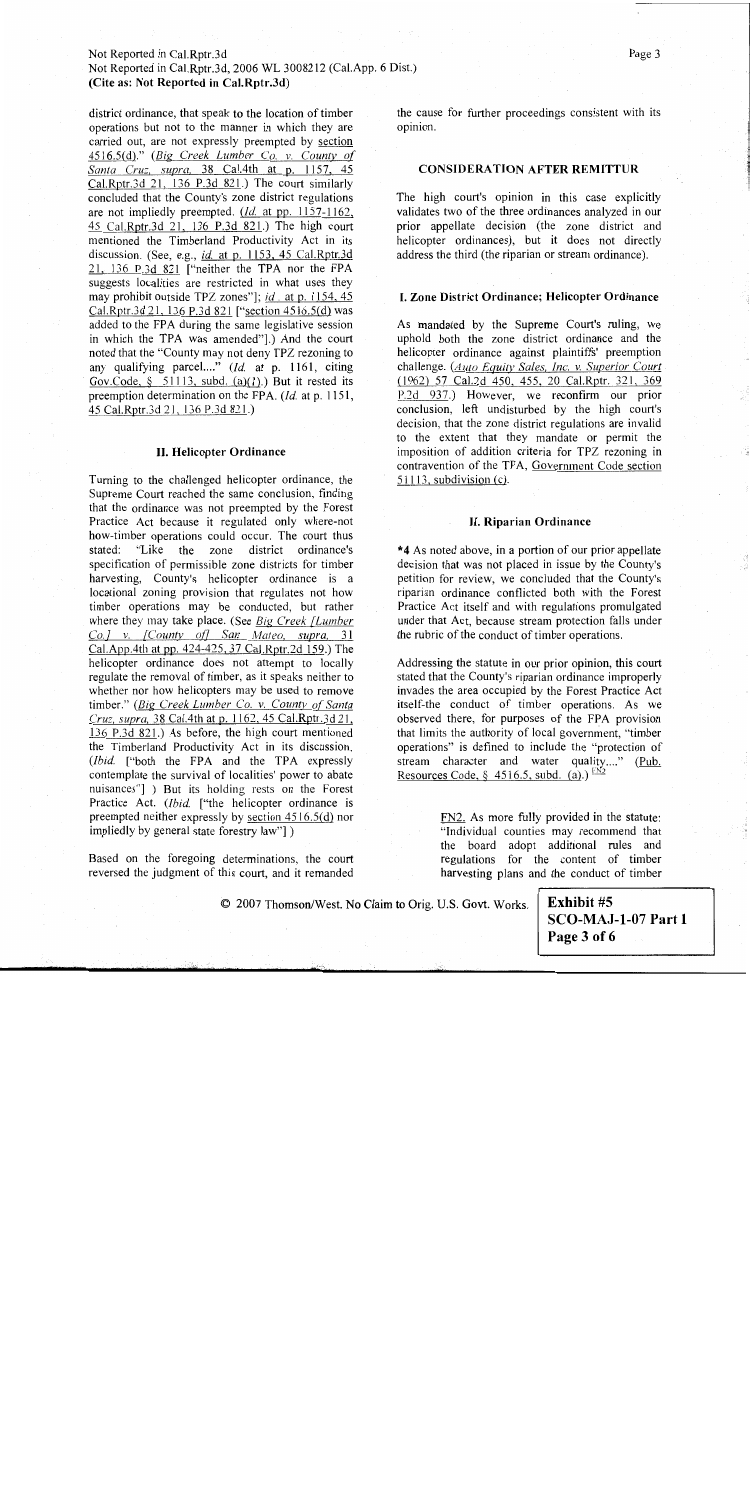Not Reported in Cal.Rptr.3d, 2006 WL 3008212 (Cal.App. 6 Dist.) (Cite as: Not Reported in Cal.Rptr.3d)

> operations to take account of local needs. For purposes of this section, 'timber operations' includes, but is not limited to, soil erosion control, protection of stream water quality, character and water distribution systems, flood control, stand density control, reforestation methods, mass soil movements, location and grade of roads and skid trails, excavation and fill requirements, slash and debris disposal, haul routes and schedules, hours and dates of logging, and performance bond or other reasonable surety requirements for onsite timber operations and for protection of publicly and privately owned roads that are part of the haul route." (Pub. Resources Code,  $\frac{5}{3}$  4516.5, subd. (a).)

After discussing the interplay between the riparian ordinance and the Forest Practice Act, our prior opinion next addressed regulations promulgated under the statute, starting with the observation that the Legislature has reposed authority for watercourse protection in the State Forestry Board under the FPA. (See Pub. Resources Code, § 4551.) The statute thus provides in relevant part: "The board shall adopt district forest practice rules and regulations ... to assure the continuous growing and harvesting of commercial forest tree species and to protect the soil, air, fish, and wildlife, and water resources, including, but not limited to, streams, lakes, and estuaries." (Ibid.) "Rules and regulations shall apply to the conduct of timber operations and shall include, but shall not be limited to, measures for ... water quality and watershed control ...." (Id.,  $\delta$  4551.5, italics added.)

Pursuant to its statutory authority, the State Forestry Board has promulgated a number of pertinent regulations. (See Cal.Code Regs., tit. 14, § 916 et seq.) Among other things, the regulations address riparian buffers by establishing watercourse and lake protection zones.  $(Id, \S \S 916.4, 916.5)$  The width of those zones is determined by a specialized formula set forth in the regulations, with some discretion accorded the registered professional forester to alter the width of the buffer. (*Ibid.*) The standard width of a watercourse and lake protection zone ranges from 50 feet to 150 feet, though it depends on a number of factors specified in the regulation. (See id.,  $\S$  916.5, Table 1, p. 250.)

By contrast, the County's riparian ordinance establishes unitary buffer zones of 50 feet from perennial streams and 30 feet from intermittent streams. The ordinance's 50-foot corridor for perennial streams is at variance with the specialized formula for establishing buffer width provided by the state law regulations. As for the 30-foot buffer for intermittent streams, that requirement likewise is at odds with watercourse and lake protection zone widths set forth in the state regulations. (See Cal.Code Regs., tit. 14, § 916.4, 916.5; see also, id., § 895.1 [defining "watercourse"]; compare Public Res.Code, § 4528, subd. (f) [defining "stream"] with Santa Cruz County Code, § 16.30.030 [defining "intermittent stream"].)

\*5 For these reasons, we concluded in our prior opinion, the ordinance cannot operate concurrently with the regulations promulgated by the State Forestry Board, without conflict between the two. (See, e.g., Water Ouality Assn. v. City of Escondido (1997) 53 Cal.App.4th 755, 765, 61 Cal.Rptr.2d 878 [preemption doctrine applied where "two acts are irreconcilable, clearly repugnant, and so inconsistent that the two cannot have concurrent operation".) Timber harvesting near streams that would be allowable under state law riparian regulations could be banned under the County's stream ordinance. (Ibid.) Given that conflict, our prior opinion concluded, the ordinance is invalid.

Nothing in the California Supreme Court's decision in this case dictates a different result from that reached previously by this court. To the contrary, we believe that the high court's decision bolsters our prior conclusion that this particular ordinance is preempted.

As explained above, a central theme of the Supreme Court's decision in this case is the distinction between the *conduct* of timber operations-how they are performed-and the *location* of such operations-where they are performed. In the abstract, the County's riparian buffer zones could be viewed as prescribing only "the location of timber operations"-traditionally the province of local zoning authority. (See Big Creek Lumber Co. v. County of Santa Cruz, supra, 38 Cal.4th at p. 1161, 45 Cal.Rptr.3d 21, 136 P.3d 821.) In fact, the County calls them "locational criteria for timber cutting and removal." When viewed against the state law statutory and regulatory landscape, however, it is clear that this particular ordinance intrudes into the preempted field of how timber operations are conducted. And as the high court recognized in this case, the "how" of timber operations is the exclusive province of state law under the Forest Practice Act. (Big Creek Lumber Co. v. County of Santa Cruz, supra, 38 Cal.4th at p. 1154,

© 2007 Thomson/West. No Claim to Orig. U.S. Govt. Works.

Exhibit #5 SCO-MAJ-1-07 Part 1 Page 4 of 6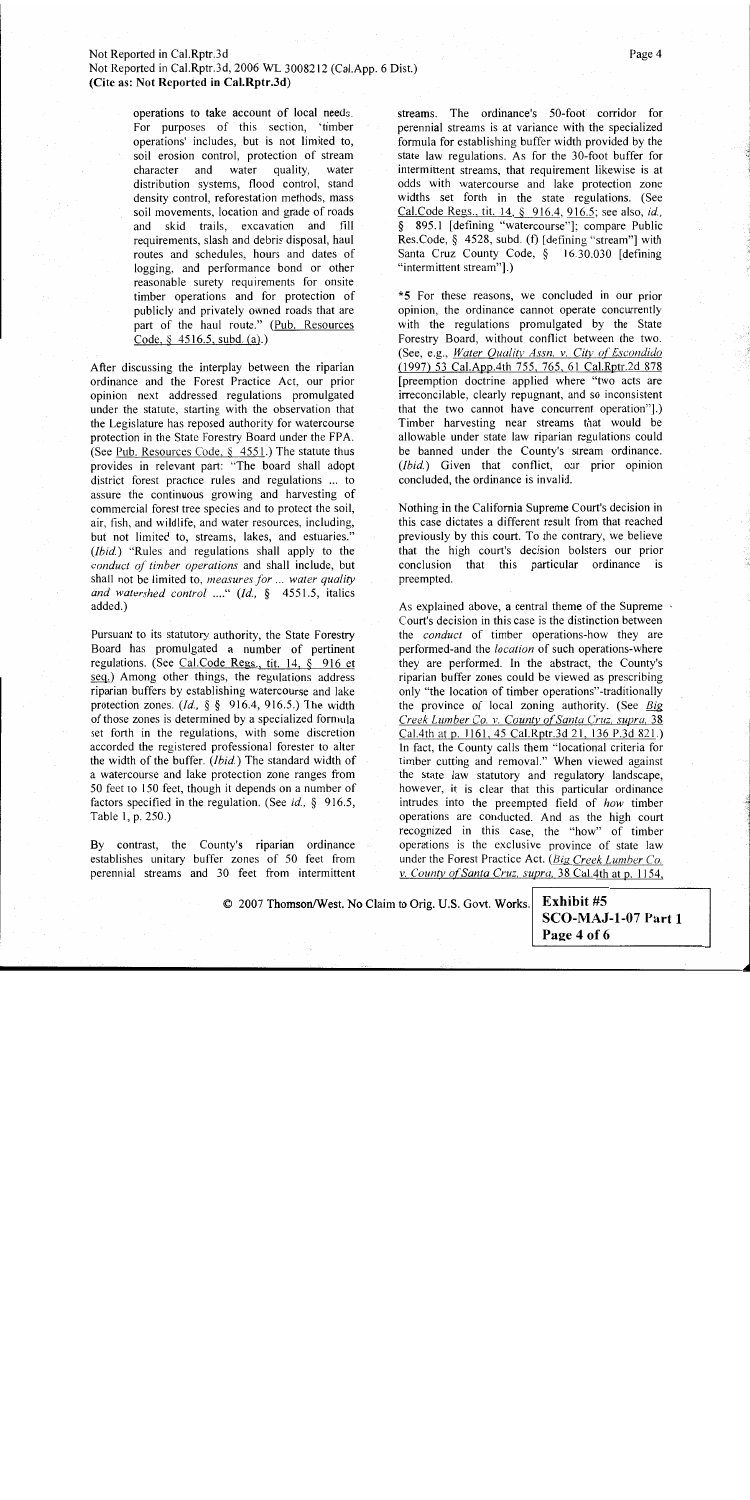### Not Reported in Cal.Rptr.3d

Not Reported in Cal.Rptr.3d, 2006 WL 3008212 (Cal.App. 6 Dist.) (Cite as: Not Reported in Cal.Rptr.3d)

45 Cal.Rptr.3d 21, 136 P.3d 821.) In the words of the court: "That the Legislature intended the phrase 'regulate the conduct' in [Public Resources Code] section  $4516.5(d)$  to preclude only local regulations that affect how timber operations are conducted is borne out by the kinds of issues the Board, under the rubric of 'the conduct of timber operations,' is in its rules and regulations statutorily required to address. (See [Public Res.Code] § 4551.5.) Fire prevention and control, soil erosion control, site preparation, water quality and watershed control, flood control, disease prevention and control *(ibid.)*-these clearly are matters relating to the process of carrying out timber operations." (Ibid., italics added.)

To reiterate, the Forest Practice Act provides in pertinent part: "Rules and regulations shall apply to the *conduct* of timber operations and shall include, but shall not be limited to, measures for ... water quality and watershed control...." (Public Res.Code § 4551.5, italics added.) The State Forestry Board regulations at issue here are measures for water quality control; their purpose "is to ensure that the beneficial uses of water, native aquatic and riparian species, and the beneficial functions of riparian zones are protected from potentially significant adverse site-specific and cumulative impacts associated with timber operations." (Cal.Code Regs., tit. 14,  $\S$  916.) As our high court recognized in its opinion in this case, such measures "clearly are matters relating to the process of carrying out timber operations." ( $Big$ Creek Lumber Co. v. County of Santa Cruz, supra, 38 Cal.4th at p. 1154, 45 Cal.Rptr.3d 21, 136 P.3d 821.) As water quality measures, these regulations concern the conduct of timber operations. Because the County's riparian ordinance conflicts with them, it cannot stand.

\*6 In sum, we reconfirm the conclusion that we reached in our prior appellate decision, which was unaffected by the Supreme Court's decision-that the County's riparian ordinance is preempted because it is in conflict with State Forestry Board regulations that dictate watercourse buffers in connection with timber harvest operations. As explained, that conclusion is consistent with the Supreme Court's decision in this matter.

### **III. Plaintiffs' Remaining Claims**

The trial court's judgment provides in part as follows: "4. Petitioners' due process and equal protection claims have previously been stricken from the petition. Judgment on those claims is entered in favor

of Respondents. [¶] 5. As Petitioners have stipulated to the dismissal of any remaining claims not addressed by this Judgment, the same are dismissed and judgment thereon is entered in favor of Respondents."

In its notice of appeal, Big Creek identified paragraph 4 of the judgment as an appellate issue. In its appellate briefs, however, Big Creek failed to argue or support any claim that the trial court erred in dismissing its constitutional claims. Where "plaintiffs have presented no argument or authority in support of" a particular contention, that "aspect of plaintiffs" appeal has been abandoned." (Leader v. Health Industries of America, Inc. (2001) 89 Cal.App.4th 603, 611, 107 Cal.Rptr.2d 489.)

Under these circumstances, we conclude, no further issues remain for resolution by the trial court.

### **SUMMARY OF CONCLUSIONS**

I. As determined by the California Supreme Court in this matter, neither the County's zone district ordinance nor its helicopter ordinance is preempted by state forestry law. However, as determined in our prior opinion, the zone district ordinance is invalid to the extent that it conflicts with Government Code section 51113. II. As to the County's riparian ordinance, which the California Supreme Court did not consider, we reconfirm our earlier conclusion that it is preempted by the Forest Practice Act and by regulations promulgated thereunder by the State Forestry Board. III. There are no other issues remaining in this case.

### **DISPOSITION**

We reverse the judgment of the trial court, which was entered September 21, 2001, and we remand the matter to the trial court with the following instructions:

1) Concerning the zone district ordinance (Santa Cruz County Res. No. 493-99 & Santa Cruz County Ord. No. 4577), the court shall declare those regulations valid and enforceable, except insofar as they impose criteria for timber production rezoning beyond those allowed under Government Code section 51113, and the court shall vacate the peremptory writ of mandate insofar as it directs the County to annul or repeal the valid portions of that ordinance; and

© 2007 Thomson/West. No Claim to Orig. U.S. Govt. Works.

Exhibit #5 SCO-MAJ-1-07 Part 1 Page 5 of 6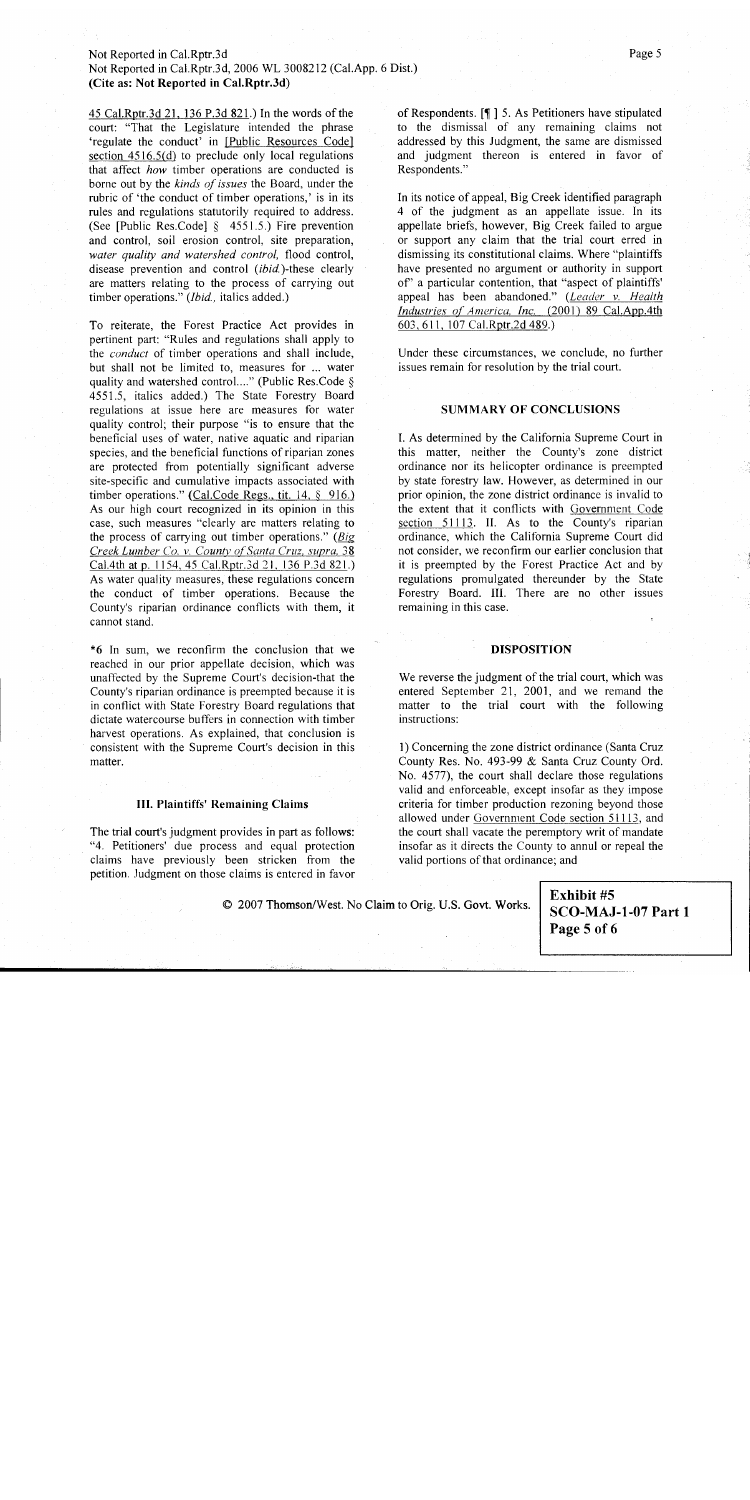Not Reported in Cal.Rptr.3d

Not Reported in Cal.Rptr.3d, 2006 WL 3008212 (Cal.App. 6 Dist.) (Cite as: Not Reported in Cal.Rptr.3d)

(2) Concerning the helicopter ordinance (Santa Cruz County Ord. No. 4572), the court shall enter judgment for defendant County of Santa Cruz, declaring that the ordinance is valid and enforceable, and the court shall vacate the peremptory writ of mandate insofar as it directs the County to annul or repeal that enactment; and

(3) Concerning the riparian ordinance (Santa Cruz County Ord. No. 4571), the court shall enter judgment for plaintiffs, Big Creek Lumber Company, Homer T. McCrary, and the Central Coast Forest Association County of Santa Cruz, declaring that the ordinance is invalid and unenforceable, and the court issue a peremptory writ of mandate directing the County to annul or repeal that enactment.

Each party shall bear its own costs on appeal.

WE CONCUR: ELIA, Acting P.J., and MIHARA, J. Cal.App. 6 Dist., 2006. Big Creek Lumber Co. v. County of Santa Cruz Not Reported in Cal.Rptr.3d, 2006 WL 3008212 (Cal.App. 6 Dist.)

END OF DOCUMENT

© 2007 Thomson/West. No Claim to Orig. U.S. Govt. Works.

Exhibit #5 SCO-MAJ-1-07 Part 1 Page 6 of 6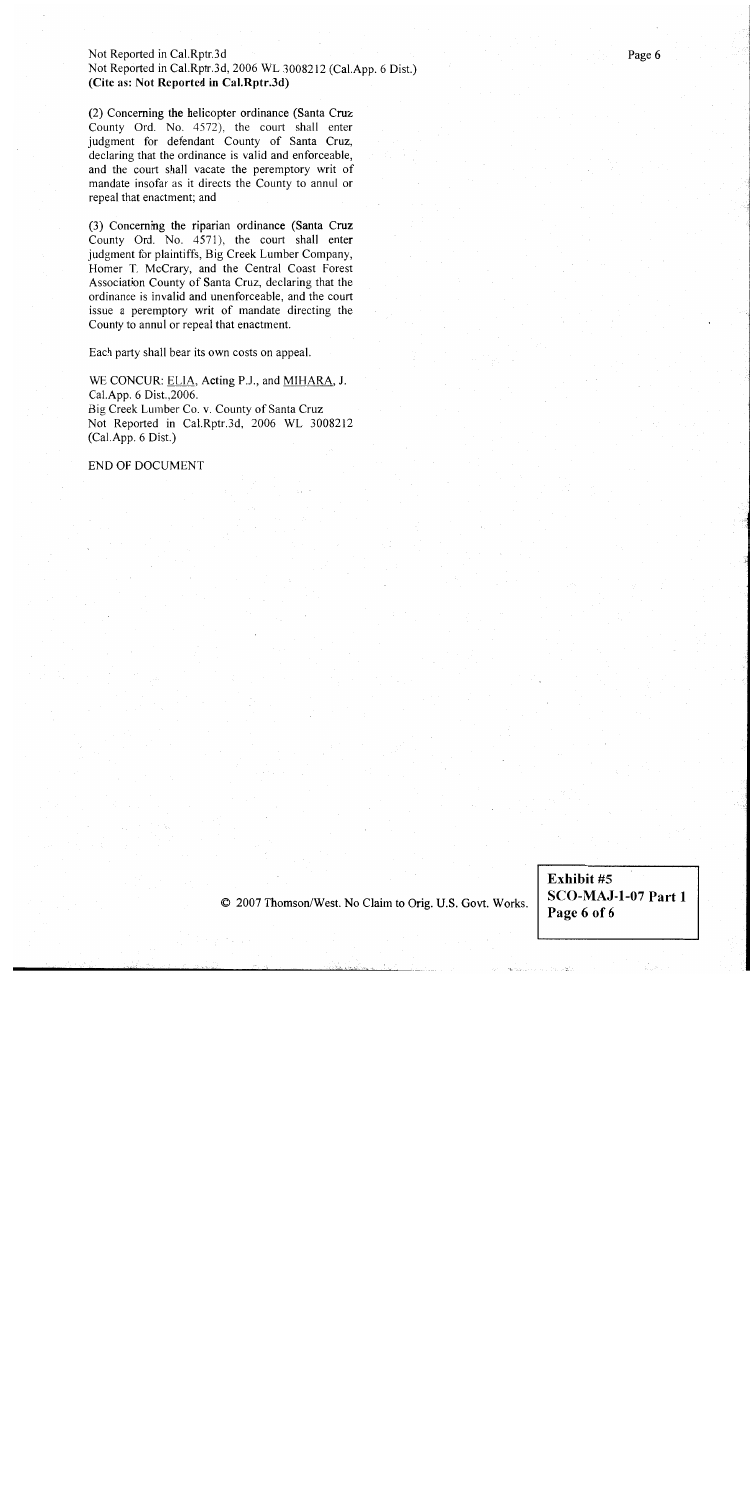|                                              |                                                                                                                                                                                                                                                                                        | مىركىم كول |
|----------------------------------------------|----------------------------------------------------------------------------------------------------------------------------------------------------------------------------------------------------------------------------------------------------------------------------------------|------------|
| 2 <sub>1</sub><br>3                          | DANA McRAE (State Bar No. 142231)<br>APR 1 8 2007<br>County Counsel, County of Santa Cruz<br>701 Ocean Street, Room 505<br>ALEX CALVO, CLERK<br>Santa Cruz, CA 95060-4068<br>BY JUDI CLARK<br>DEPUTY, SANTA CRUZ COUNTY<br>Telephone: (831) 454-2040<br>$(831)$ 454-2115<br>Facsimile: |            |
| $\overline{4}$<br>5<br>6 I<br>7 <sup>1</sup> | FRAN M. LAYTON (State Bar No. 111788)<br>SUSANNAH T. FRENCH (State Bar No. 168317)<br>SHUTE, MIHALY & WEINBERGER LLP<br>396 Hayes Street<br>San Francisco, CA 94102<br>Telephone: (415) 552-7272<br>$(415)$ 552-5816<br>Facsimile:                                                     |            |
| 8<br>9<br>10                                 | Attorneys for Respondents, Real Parties in Interest and Defendants<br>COUNTY OF SANTA CRUZ, BOARD OF SUPERVISORS<br>OF SANTA CRUZ COUNTY, SANTA CRUZ COUNTY<br>PLANNING DEPARTMENT                                                                                                     |            |
| 11                                           |                                                                                                                                                                                                                                                                                        |            |
| 12                                           | SUPERIOR COURT OF CALIFORNIA                                                                                                                                                                                                                                                           |            |
| $\overline{13}$                              | COUNTY OF SANTA CRUZ                                                                                                                                                                                                                                                                   |            |
| 14                                           | Case No. CV 134816<br>BIG CREEK LUMBER COMPANY and<br>(Case No. CV 137992) (Consolidated)<br>HOMER T. McCRARY,                                                                                                                                                                         |            |
| 15<br>16                                     | <b>I PEREMPTORY</b><br>Petitioners and Plaintiffs,<br>WRIT OF MANDATE TO COUNTY<br>OF SANTA CRUZ<br>VS.                                                                                                                                                                                |            |
| 17<br>18<br>19                               | COUNTY OF SANTA CRUZ, BOARD OF<br>SUPERVISORS OF SANTA CRUZ<br>COUNTY, SANTA CRUZ COUNTY<br>PLANNING DEPARTMENT, THE                                                                                                                                                                   |            |
| 20                                           | CALIFORNIA COASTAL COMMISSION,<br>and DOES 1 through 500,                                                                                                                                                                                                                              |            |
| 21<br>22                                     | Respondents, Real Parties in<br>Interest, and Defendants.                                                                                                                                                                                                                              |            |
| 23                                           |                                                                                                                                                                                                                                                                                        |            |
| 24                                           | CENTRAL COAST FOREST<br>ASSOCIATION, a nonprofit organization,                                                                                                                                                                                                                         |            |
| 25                                           | Petitioner,                                                                                                                                                                                                                                                                            |            |
| 26                                           | VS.<br><b>CCC Exhibit</b>                                                                                                                                                                                                                                                              |            |
| 27<br>28                                     | $(page_l of_l 4 pages)$<br>COUNTY OF SANTA CRUZ and BOARD<br>OF SUPERVISORS OF THE COUNTY OF<br>SANTA CRUZ, CALIFORNIA COASTAL                                                                                                                                                         |            |
|                                              | [PROPOSED] PEREMPTORY WRIT OF MANDATE<br>Case No. 134816 (CV 137992 Consolidated)                                                                                                                                                                                                      |            |

 $\bar{a}$ 

 $\hat{\mathcal{F}}$ 

 $\frac{1}{2}$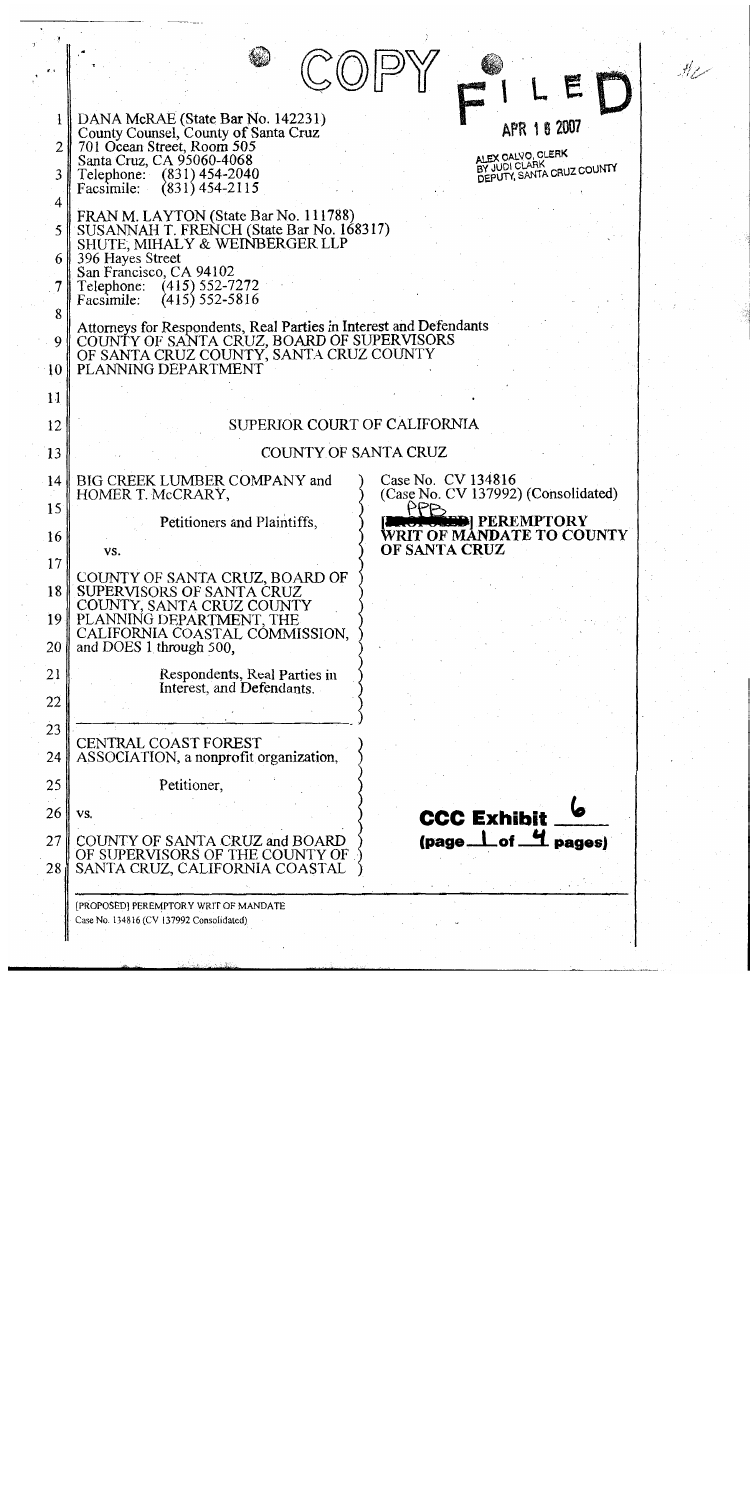**STATISTICS** IN THE CONTRACT OF THE CONTRACT OF THE CONTRACT OF THE CONTRACT OF THE CONTRACT OF THE CONTRACT OF  $\epsilon_{\mu}$ COMMISSION, and DOES 1 through 100,  $\pmb{\downarrow}$ Respondents.  $\overline{2}$  $\mathfrak{Z}$  $\overline{7}$ CCC Exhibit  $\frac{6}{2}$  (page 2 of 4 pages) [PROPOSED] PEREMPTORY WRIT OF MANDATE Case No. 134816 (CV 137992 Consolidated)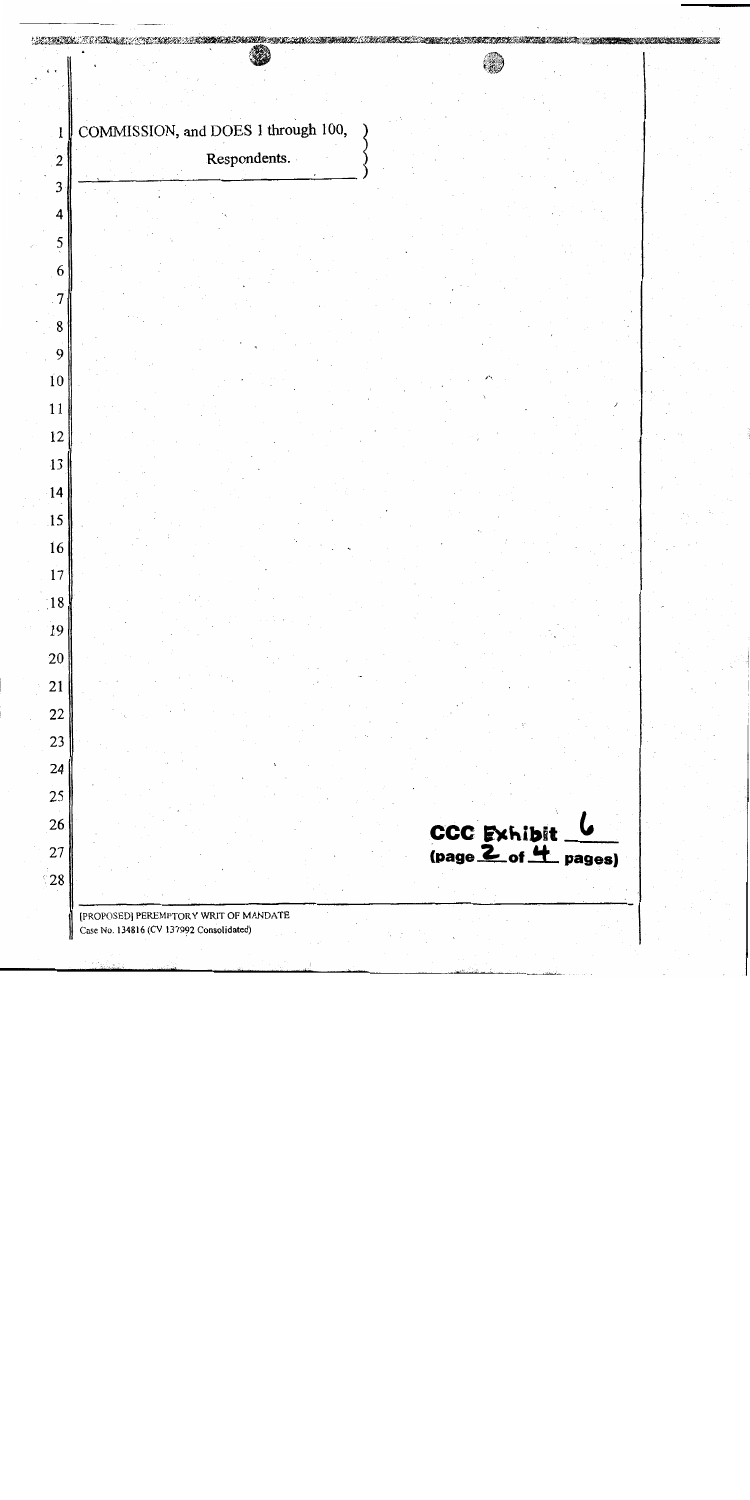|                 | TO: The County of Santa Cruz and Board of Supervisors of the County of Santa              |
|-----------------|-------------------------------------------------------------------------------------------|
|                 | Cruz (collectively, "County"):                                                            |
|                 | Final Judgment having been entered in this action on $\frac{11 - 16 - 07}{1}$ , directing |
|                 | that a writ of mandate be issued by this Court,                                           |
|                 | YOU ARE HEREBY COMMANDED, immediately upon receipt of this Writ of                        |
|                 | Mandate, to set aside your respective decisions and actions as follows:                   |
|                 | 1. rescind County Ordinance No. 4571 and County Code section                              |
|                 | 13.10.695;                                                                                |
|                 | 2. rescind the reference to "Section 13.10.695 of the County Code"                        |
|                 | in Section 13.10.372(b) of the County Code, which reference was added pursuant to         |
|                 | Ordinance No. 4577, Section IX;                                                           |
|                 | 3. rescind the revisions to sections 5.12.8 and 5.12.9 of the                             |
|                 | County's 1994 General Plan/Local Coastal Program Land Use Plan ("General Plan/LCP")       |
|                 | which were added pursuant to Resolution 493-99;                                           |
|                 | 4. rescind paragraphs 7 and 8 of County Code Section 13.10.375,                           |
| 16 <sup>°</sup> | subsection(c), which were added pursuant to Ordinance No. 4577, Section X; and            |
|                 | 5. rescind the language in County Code Section 13.10.170,                                 |
| 18              | subsection (d), which was added pursuant to Ordinance No. 4577, Section I, which          |
|                 | provides that rezoning to TP in the coastal zone shall constitute an amendment of the     |
|                 | County's Local Coastal Program.                                                           |
|                 | YOU ARE FURTHER COMMANDED to make and file a return to this writ                          |
|                 | on or before<br>ろの<br>, setting forth what you have done to comply.                       |
|                 |                                                                                           |
|                 |                                                                                           |
|                 |                                                                                           |
|                 | <b>CCC Exhibit</b>                                                                        |
|                 | (page 3 of 4 pages)                                                                       |
|                 |                                                                                           |

<u>endski konde (de 19</u>

handhaladi. San kita san Unitar Martin

فتنتشف

noitio

Ð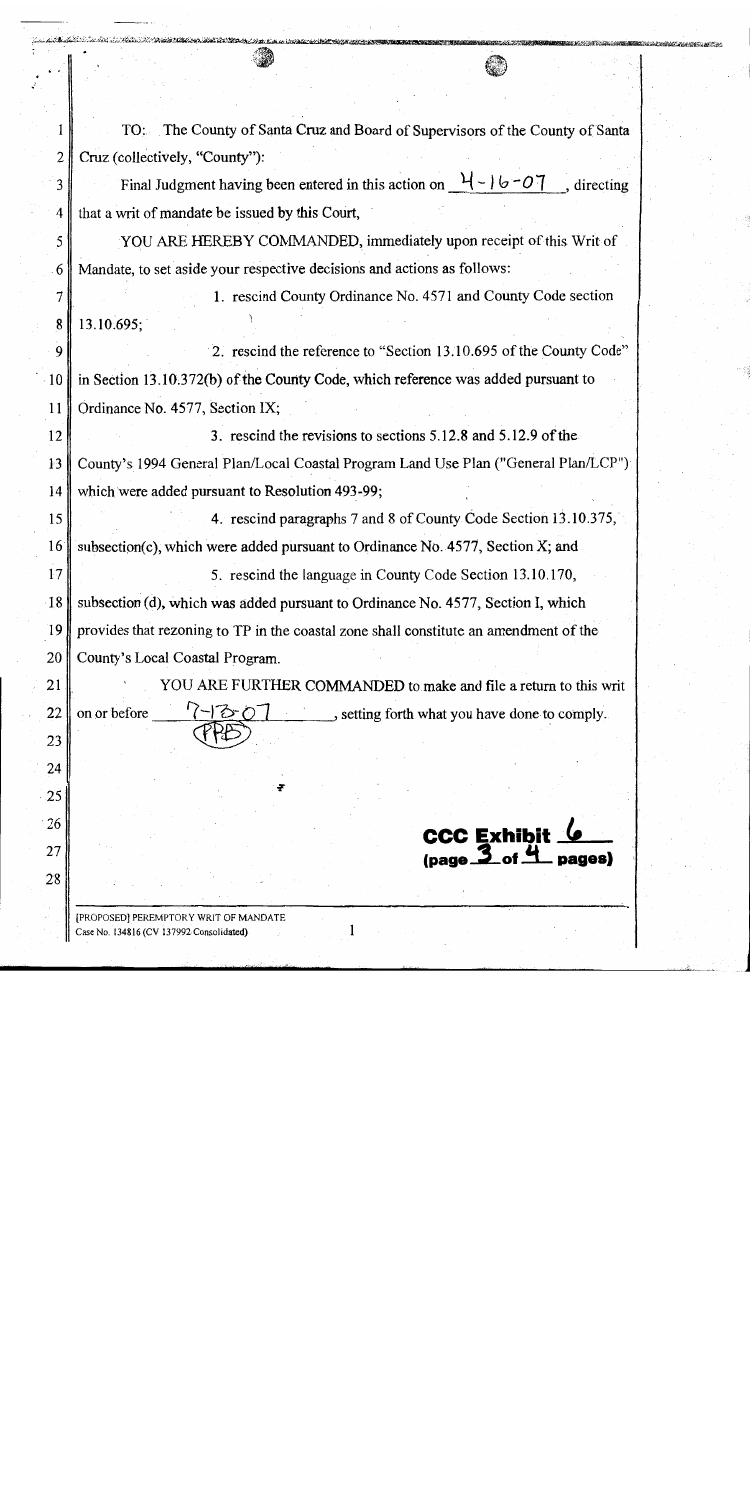| LET THE FOREGOING WRIT ISSUE.                             |                                             |
|-----------------------------------------------------------|---------------------------------------------|
|                                                           |                                             |
|                                                           |                                             |
|                                                           |                                             |
|                                                           |                                             |
| Dated: 4-13-07                                            | <b>PAUL P. BURDICK</b>                      |
|                                                           | Judge of the Superior Court                 |
|                                                           |                                             |
|                                                           |                                             |
|                                                           |                                             |
|                                                           |                                             |
|                                                           |                                             |
| PASANCRICREENPost Supreme Court\stf006(proposed writ).wpd |                                             |
|                                                           |                                             |
|                                                           |                                             |
|                                                           |                                             |
|                                                           |                                             |
|                                                           |                                             |
|                                                           |                                             |
|                                                           |                                             |
|                                                           |                                             |
|                                                           |                                             |
|                                                           |                                             |
|                                                           |                                             |
|                                                           |                                             |
|                                                           |                                             |
|                                                           |                                             |
|                                                           |                                             |
|                                                           |                                             |
|                                                           | CCC Exhibit <u>6</u><br>(page 4 of 4 pages) |
|                                                           |                                             |
|                                                           |                                             |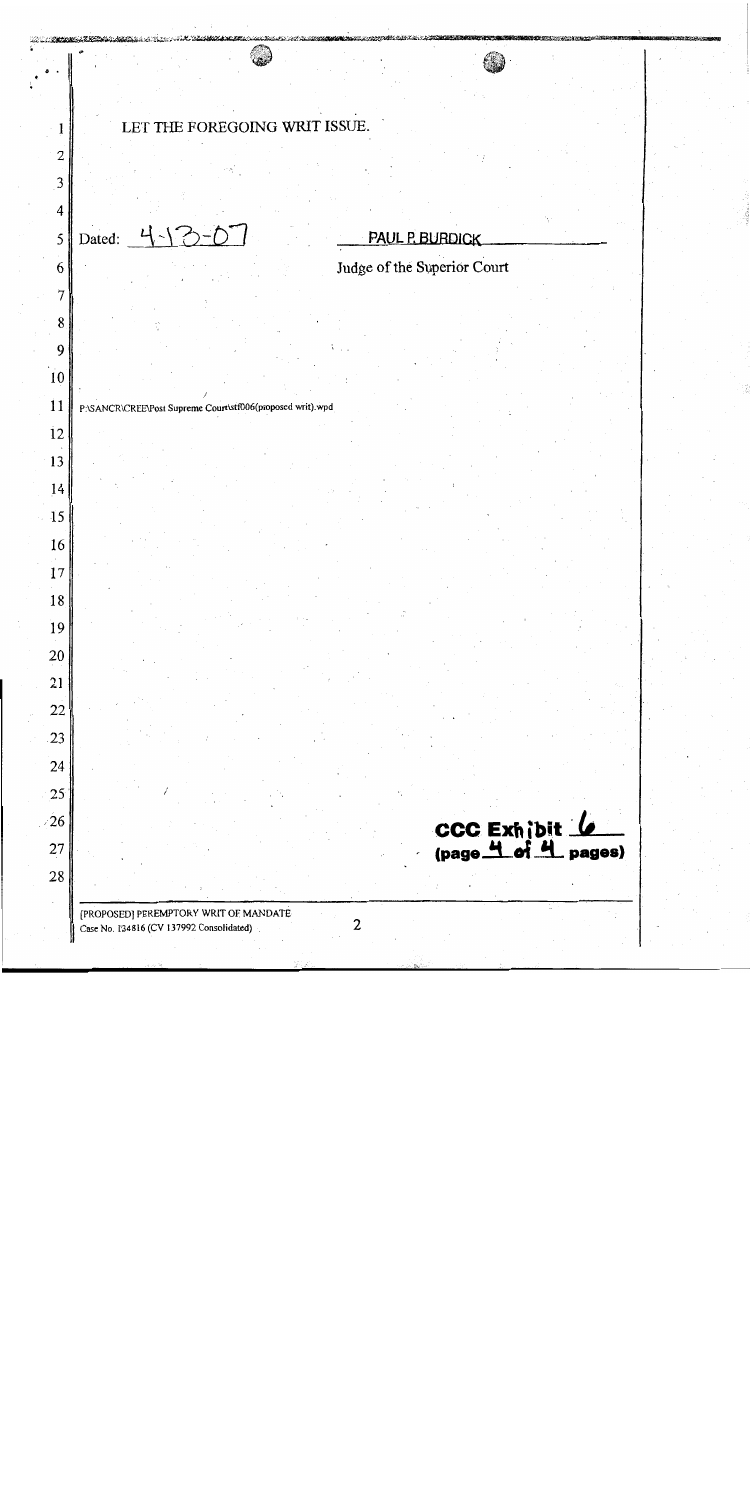| $\mathbf{1}$<br>3<br>4<br>5  <br>6 I<br>8<br>9 | DANA McRAE (State Bar No. 142231)<br>County Counsel, County of Santa Cruz<br>701 Ocean Street, Room 505<br>Santa Cruz, CA 95060-4068<br>Telephone: (831) 454-2040<br>$(831)$ 454-2115<br>Facsimile:<br>FRAN M. LAYTON (State Bar No. 111788)<br>SUSANNAH T. FRENCH (State Bar No. 168317)<br>SHUTE, MIHALY & WEINBERGER LLP<br>396 Hayes Street<br>San Francisco, CA 94102<br>Telephone: (415) 552-7272<br>Facsimile:<br>$(415)$ 552-5816<br>Attorneys for Respondents, Real Parties in Interest and Defendants<br>COUNTY OF SANTA CRUZ, BOARD OF SUPERVISORS<br>OF SANTA CRUZ COUNTY, SANTA CRUZ COUNTY | APR 16 2007<br>ALEX CALVO, CLERK<br>BY JUDI CLARK<br>DEPUTY, SANTA CRUZ COUNTY |
|------------------------------------------------|----------------------------------------------------------------------------------------------------------------------------------------------------------------------------------------------------------------------------------------------------------------------------------------------------------------------------------------------------------------------------------------------------------------------------------------------------------------------------------------------------------------------------------------------------------------------------------------------------------|--------------------------------------------------------------------------------|
| 10 <sup>1</sup>                                | PLANNING DEPARTMENT                                                                                                                                                                                                                                                                                                                                                                                                                                                                                                                                                                                      |                                                                                |
| 11                                             |                                                                                                                                                                                                                                                                                                                                                                                                                                                                                                                                                                                                          |                                                                                |
| 12                                             | SUPERIOR COURT OF CALIFORNIA                                                                                                                                                                                                                                                                                                                                                                                                                                                                                                                                                                             |                                                                                |
| 13.                                            | COUNTY OF SANTA CRUZ                                                                                                                                                                                                                                                                                                                                                                                                                                                                                                                                                                                     |                                                                                |
| 14                                             | BIG CREEK LUMBER COMPANY and<br>HOMER T. McCRARY,                                                                                                                                                                                                                                                                                                                                                                                                                                                                                                                                                        | Case No. CV 134816<br>(Case No. CV 137992) (Consolidated)                      |
| 15<br>16                                       | Petitioners and Plaintiffs,<br>VS.                                                                                                                                                                                                                                                                                                                                                                                                                                                                                                                                                                       | <b>DI PEREMPTORY</b><br>WRIT OF MÁNDATE TO<br><b>CALIFORNIA COASTAL</b>        |
| 17 <sup>1</sup><br>18<br>-19  <br>20           | COUNTY OF SANTA CRUZ, BOARD OF<br>SUPERVISORS OF SANTA CRUZ<br>COUNTY, SANTA CRUZ COUNTY<br>PLANNING DEPARTMENT, THE<br>CALIFORNIA COASTAL CÓMMISSION.<br>and DOES 1 through 500,                                                                                                                                                                                                                                                                                                                                                                                                                        | COMMISSION                                                                     |
| 21                                             | Respondents, Real Parties in                                                                                                                                                                                                                                                                                                                                                                                                                                                                                                                                                                             |                                                                                |
| 22                                             | Interest, and Defendants.                                                                                                                                                                                                                                                                                                                                                                                                                                                                                                                                                                                |                                                                                |
| 23                                             |                                                                                                                                                                                                                                                                                                                                                                                                                                                                                                                                                                                                          |                                                                                |
| 24                                             | CENTRAL COAST FOREST<br>ASSOCIATION, a nonprofit organization,                                                                                                                                                                                                                                                                                                                                                                                                                                                                                                                                           |                                                                                |
| 25                                             | Petitioner,                                                                                                                                                                                                                                                                                                                                                                                                                                                                                                                                                                                              |                                                                                |
| 26                                             | VS.                                                                                                                                                                                                                                                                                                                                                                                                                                                                                                                                                                                                      |                                                                                |
| 27                                             | COUNTY OF SANTA CRUZ and BOARD                                                                                                                                                                                                                                                                                                                                                                                                                                                                                                                                                                           | <b>CCC Exhibit</b><br>of $\lambda$ pages)<br>$(page_l)$                        |
| 28                                             | OF SUPERVISORS OF THE COUNTY OF<br>SANTA CRUZ, CALIFORNIA COASTAL                                                                                                                                                                                                                                                                                                                                                                                                                                                                                                                                        |                                                                                |
|                                                | [PROPOSED] PEREMPTORY WRIT OF MANDATE<br>Case No. 134816 (CV 137992 Consolidated)                                                                                                                                                                                                                                                                                                                                                                                                                                                                                                                        |                                                                                |

j.

 $\overline{\phantom{a}}$ 

Ċ,  $\mathcal{C}$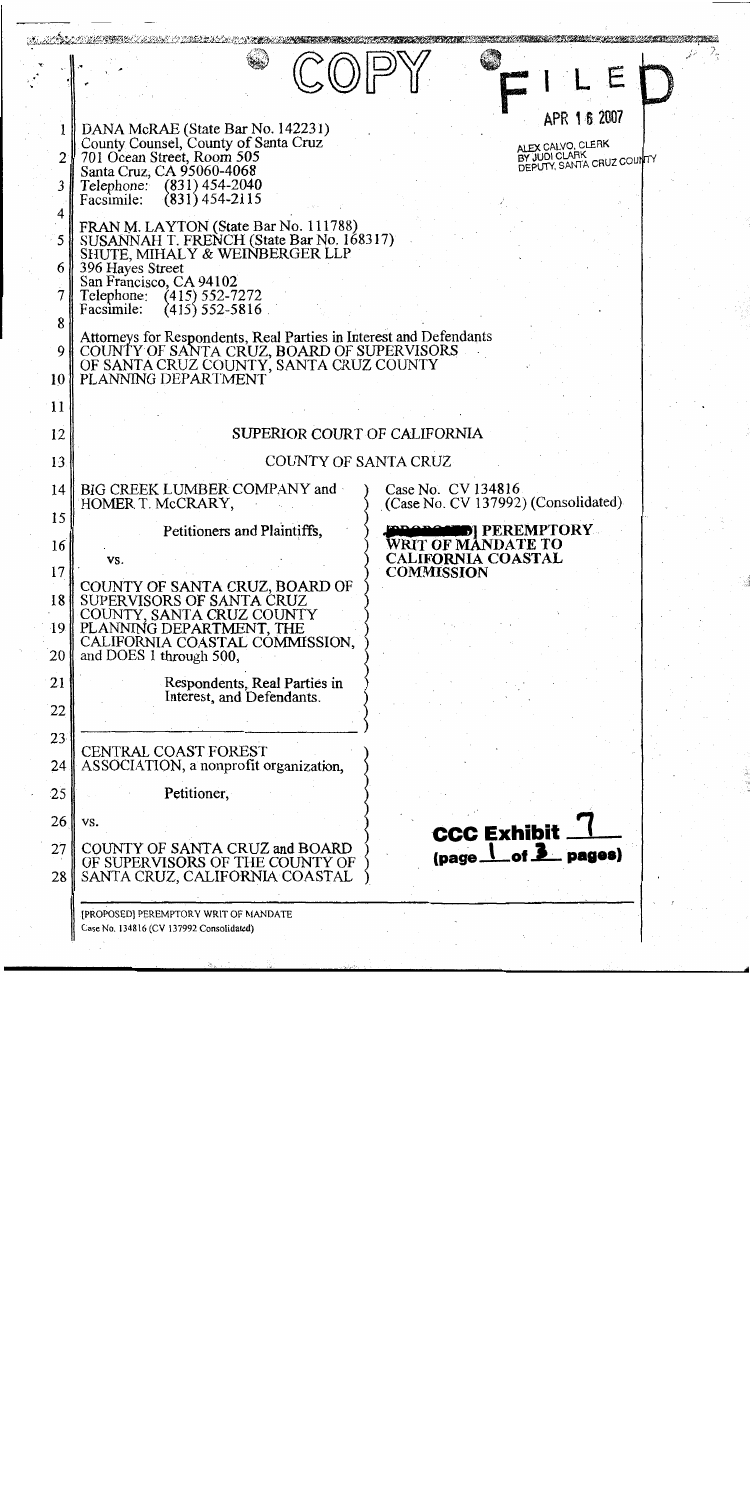0 Ĵ, COMMISSION, and DOES 1 through 100,  $\mathbf{1}$ Respondents.  $\overline{2}$  $\overline{3}$  $\ddot{\mathbf{4}}$  $5^{\circ}$ 6  $\overline{7}$  $\boldsymbol{8}$ 9  $10$  $11$  $12<sup>1</sup>$ 13 14  $\overline{15}$ 16  $17$ 18 19  $\overline{20}$ 21  $22$ 23 24  $\cdot$  25 CCC Exhibit 7<br>(page 2 of 3 pages) 26 27 28 [PROPOSED] PEREMPTORY WRIT OF MANDATE Case No. 134816 (CV 137992 Consolidated)